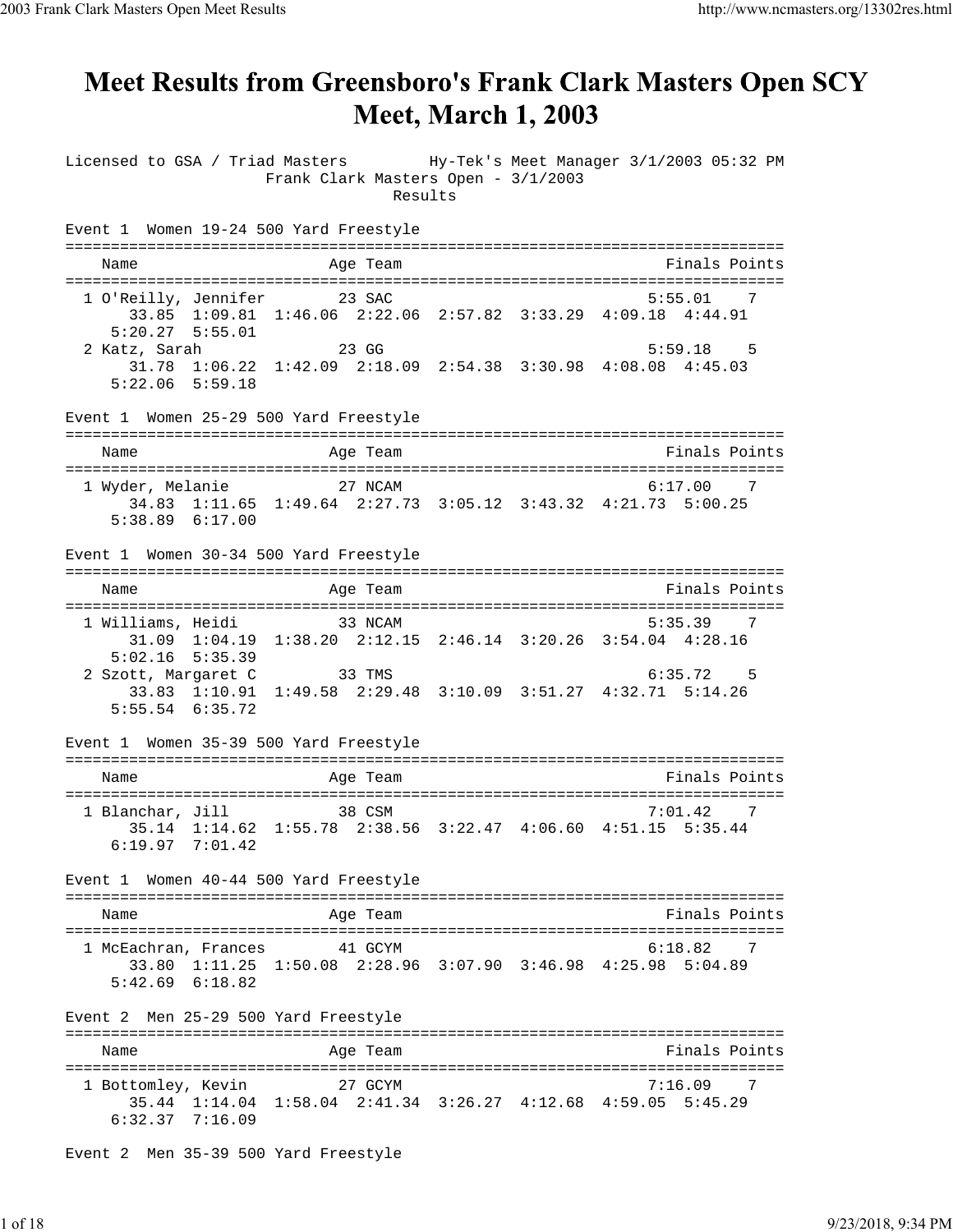=============================================================================== Name **Age Team** Age Team **Finals Points** =============================================================================== 1 Carson, Jeffrey 37 BUMS 7:38.69 7 38.37 1:21.38 2:07.96 2:54.66 3:40.60 4:27.76 5:13.57 5:59.98 6:48.05 7:38.69 Event 2 Men 45-49 500 Yard Freestyle =============================================================================== Name Age Team Finals Points =============================================================================== 1 Miller, Richard 48 NCMS 6:21.44 7 32.73 1:08.63 1:45.96 2:24.62 3:03.72 3:43.59 4:22.80 5:02.37 5:42.25 6:21.44 Event 2 Men 50-54 500 Yard Freestyle =============================================================================== Name **Age Team** Age Team **Finals Points** =============================================================================== 1 Morse, Tim 54 NEM 6:01.34 7 32.00 1:06.93 1:42.45 3:33.84  $5:25.80$   $6:01.34$  2 Fleming, John 53 SSCM 6:30.22 5 35.20 1:13.20 1:52.63 2:32.34 3:12.42 3:52.89 4:33.00 5:13.22 5:52.56 6:30.22 Event 2 Men 55-59 500 Yard Freestyle =============================================================================== Name Age Team Age Team Finals Points =============================================================================== 1 White, Bernie 59 CSM 7:23.15 7 39.50 1:23.40 2:08.36 2:53.97 3:39.43 4:24.83 5:10.08 5:55.12 6:40.06 7:23.15 Event 4 Men 25-29 400 Yard IM =============================================================================== Name Age Team Age Team Finals Points =============================================================================== 1 Ferris, Michael 25 CSM 31.04 1:06.76 1:47.66 2:28.31 3:12.04 3:56.58 4:31.21 5:04.56 Event 6 Men 25+ 200 Yard Medley Relay =============================================================================== Team Finals Points =============================================================================== 1 Triad Masters Swimming 'A' 2:11.22 14 1) Medendorp, Mark 25 2) Markus, Barry 50 3) Keeney, Russ 59 4) Deinlein, Chris 59 29.74 1:11.05 1:43.08 2:11.22 -- Burke/Unifour Masters Swimming 'A' DQ 1) Watson, Bret 30 2) Brinkley, Benton 34 3) Will, Eberhard 66 4) Carson, Jeffrey 37 36.91 1:29.86 2:01.13 DQ Event 6 Men 35+ 200 Yard Medley Relay =============================================================================== Team Finals Points =============================================================================== 1 Triad Masters Swimming 'B' 2:19.07 14 1) Gray, Stafford 41 2) Fergus, Shayne 36 3) Atkinson, Tom 53 4) Richelson, Andrew 55 37.53 1:16.27 1:50.53 2:19.07 Event 7 Women 19-24 200 Yard IM ===============================================================================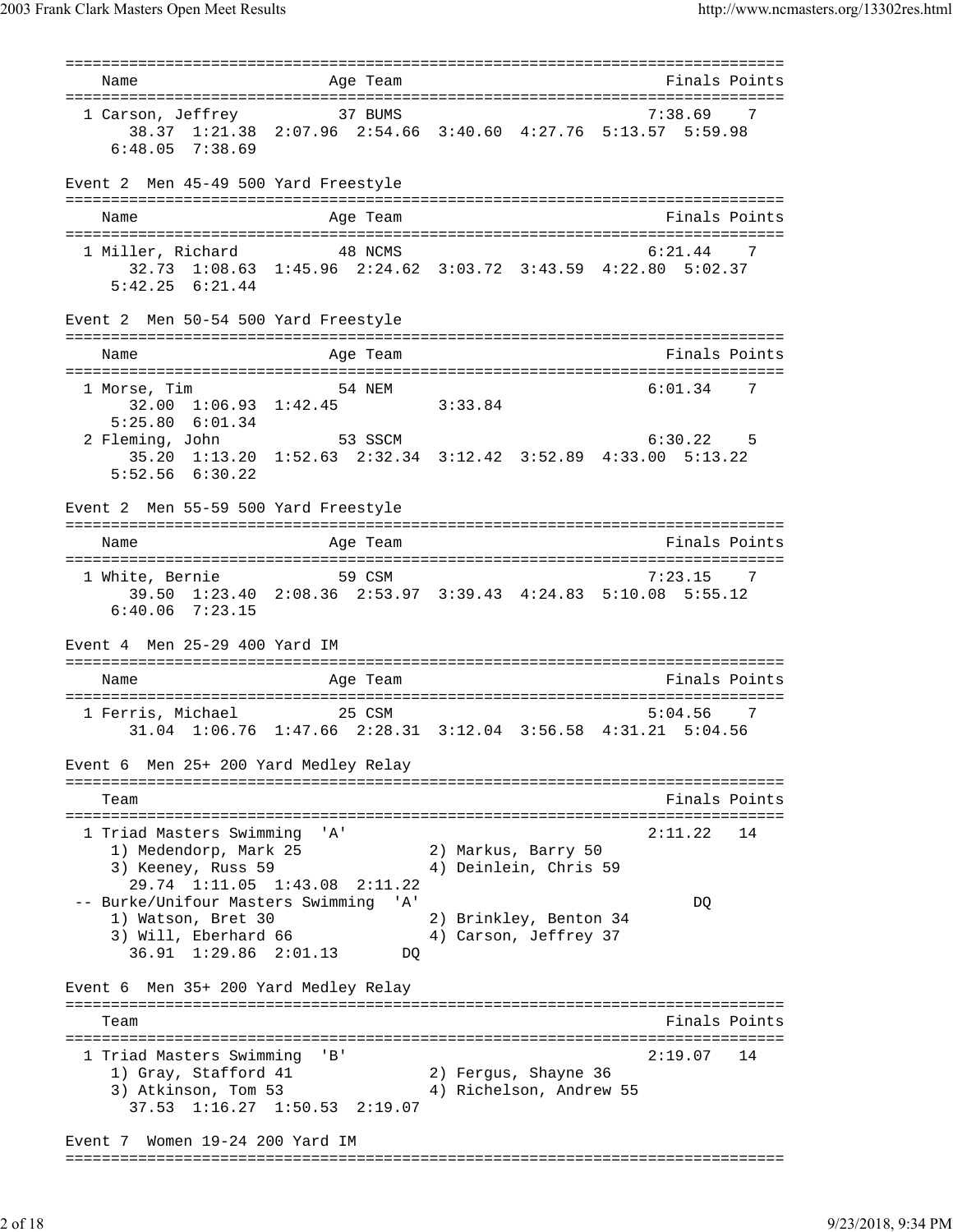| Name                                      | Age Team                                 | Finals Points |
|-------------------------------------------|------------------------------------------|---------------|
| 1 O'Reilly, Jennifer 23 SAC               | 33.55 1:11.15 1:54.98 2:26.85            | 2:26.85<br>7  |
| 2 Katz, Sarah                             | 23 GG<br>33.57 1:11.10 1:57.59 2:32.13   | 2:32.13<br>5  |
| 3 Robinson, Doracy K 22 RAM               | 32.47 1:11.87 1:59.76 2:34.64            | 2:34.64<br>4  |
| Event 7 Women 25-29 200 Yard IM           |                                          |               |
| Name                                      | Age Team                                 | Finals Points |
| 1 Wyder, Melanie                          | 27 NCAM<br>36.06 1:18.19 2:01.98 2:38.04 | 2:38.04<br>7  |
| Event 7 Women 30-34 200 Yard IM           |                                          |               |
| Name                                      | Age Team                                 | Finals Points |
| 1 Demilia, Mary                           | 31 RAM<br>31.16 1:09.86 1:54.39 2:29.06  | 2:29.06<br>7  |
| Event 7 Women 35-39 200 Yard IM           |                                          |               |
| Name                                      | Age Team                                 | Finals Points |
| 1 Blanchar, Jill 38 CSM                   | 45.57 1:33.64 2:25.22 3:06.00            | 3:06.00<br>7  |
| Event 7 Women 45-49 200 Yard IM           |                                          |               |
| Name                                      | Age Team                                 | Finals Points |
| 1 Kammer, Maryellen 45 GCYM               | 34.05 1:17.99 2:05.29 2:42.00            | 7<br>2:42.00  |
| Event 8 Men 40-44 200 Yard IM             |                                          |               |
| Name                                      | Age Team                                 | Finals Points |
| 1 Gray, Stafford                          | 41 TMS<br>35.01 1:18.46 2:09.69 2:48.33  | 2:48.33<br>7  |
| Event 8 Men 50-54 200 Yard IM             |                                          |               |
| Name                                      | Age Team                                 | Finals Points |
| 1 Coxhead, George                         | 50 CSM<br>30.83 1:09.21 1:50.93 2:23.80  | 2:23.80<br>7  |
| 2 Atkinson, Tom                           | 53 TMS<br>35.70 1:21.43 2:12.29 2:52.55  | 2:52.55<br>-5 |
| Event 9 Women 19-24 100 Yard Breaststroke |                                          |               |
| Name                                      | Age Team                                 | Finals Points |
| 1 Garasic, Suzanne<br>$36.99$ $1:18.50$   | 23 VMST-VA                               | 1:18.50<br>7  |
| Event 9 Women 35-39 100 Yard Breaststroke |                                          |               |
| Name                                      | Age Team                                 | Finals Points |
| 1 Schick, Lori                            | 39 NCMS                                  | 1:20.32<br>7  |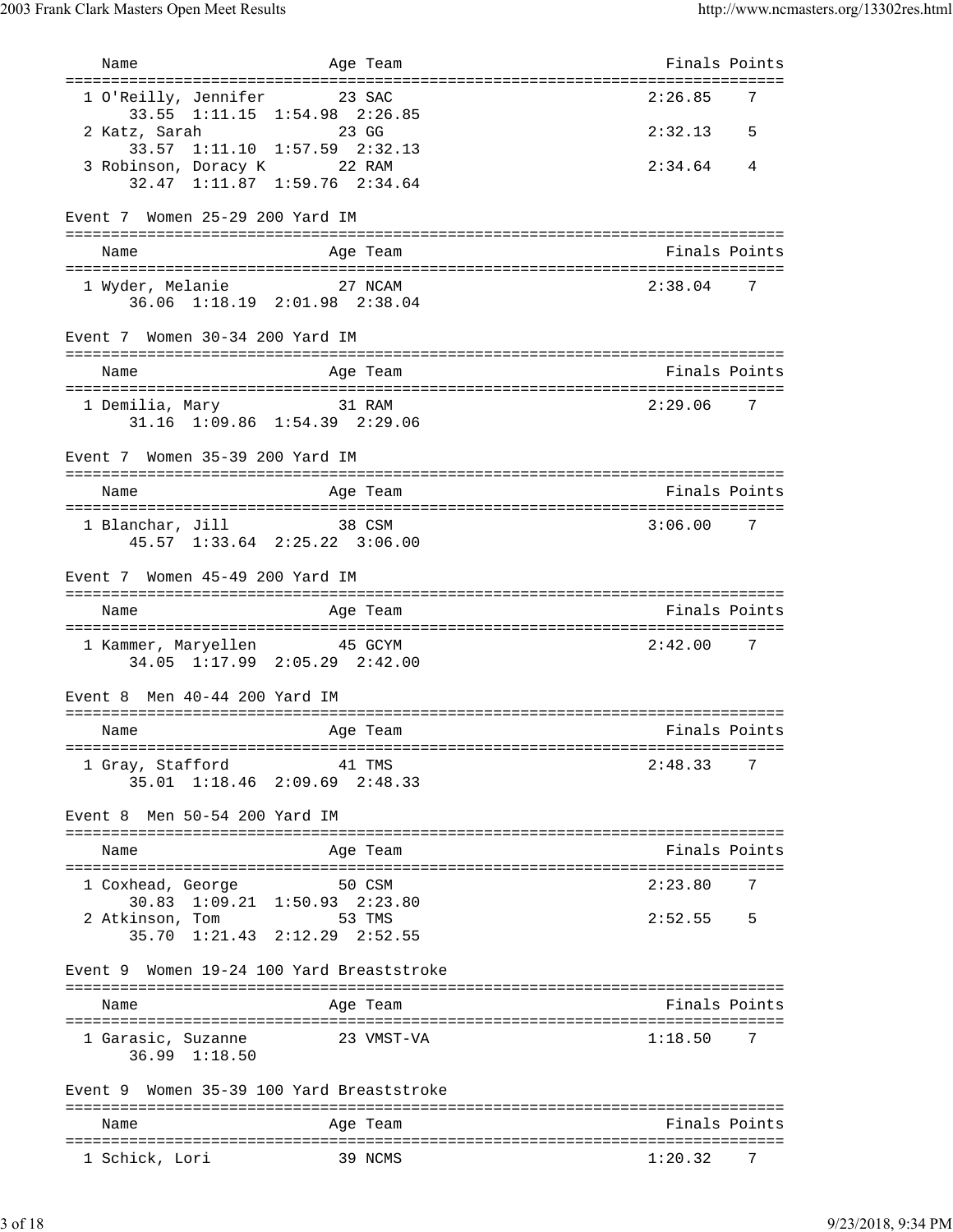38.18 1:20.32

| Women 45-49 100 Yard Breaststroke<br>Event 9        |          |               |
|-----------------------------------------------------|----------|---------------|
| Name                                                | Age Team | Finals Points |
| 1 Kidd, Linda<br>54.34 1:57.54                      | 46 BUMS  | 1:57.54<br>7  |
| Women 55-59 100 Yard Breaststroke<br>Event 9        |          |               |
| Name                                                | Age Team | Finals Points |
| 1 Meeteren, Greta<br>52.64 1:51.41                  | 56 RAM   | 1:51.41<br>7  |
| Women 75-79 100 Yard Breaststroke<br>Event 9        |          |               |
| Name                                                | Age Team | Finals Points |
| 1 Kelly, Judy<br>$1:16.65$ $2:39.64$                | 77 RAM   | 2:39.64<br>7  |
| Men 30-34 100 Yard Breaststroke<br>Event 10         |          |               |
| Name                                                | Age Team | Finals Points |
| 1 Brinkley, Benton<br>38.81 1:24.23                 | 34 BUMS  | 1:24.23<br>7  |
| Event 10 Men 40-44 100 Yard Breaststroke            |          |               |
| Name                                                | Age Team | Finals Points |
| 1 Lehman, Fritz<br>32.81 1:09.49                    | 44 RAM   | 1:09.49<br>7  |
| -- Waldbauer, Eric<br>34.77<br>DO                   | 43 RAM   | DQ            |
| Men 45-49 100 Yard Breaststroke<br>Event 10         |          |               |
| Name                                                | Age Team | Finals Points |
| 1 Gilchrist, Donald                                 | 49 NCMS  | 1:11.52<br>7  |
| 34.02 1:11.52<br>2 Jennings, Cliff<br>34.94 1:14.00 | 49 NEM   | 1:14.00<br>5  |
| Event 10 Men 50-54 100 Yard Breaststroke            |          |               |
| Name                                                | Age Team | Finals Points |
| 1 Schmitz, Robert<br>33.31 1:11.02                  | 50 NCAM  | 1:11.02<br>7  |
| Men 55-59 100 Yard Breaststroke<br>Event 10         |          |               |
| Name                                                | Age Team | Finals Points |
| 1 Byers, Jerry<br>37.95 1:21.90                     | 55 UNA   | 1:21.90<br>7  |
| Men 65-69 100 Yard Breaststroke<br>Event 10         |          |               |
| Name                                                | Age Team | Finals Points |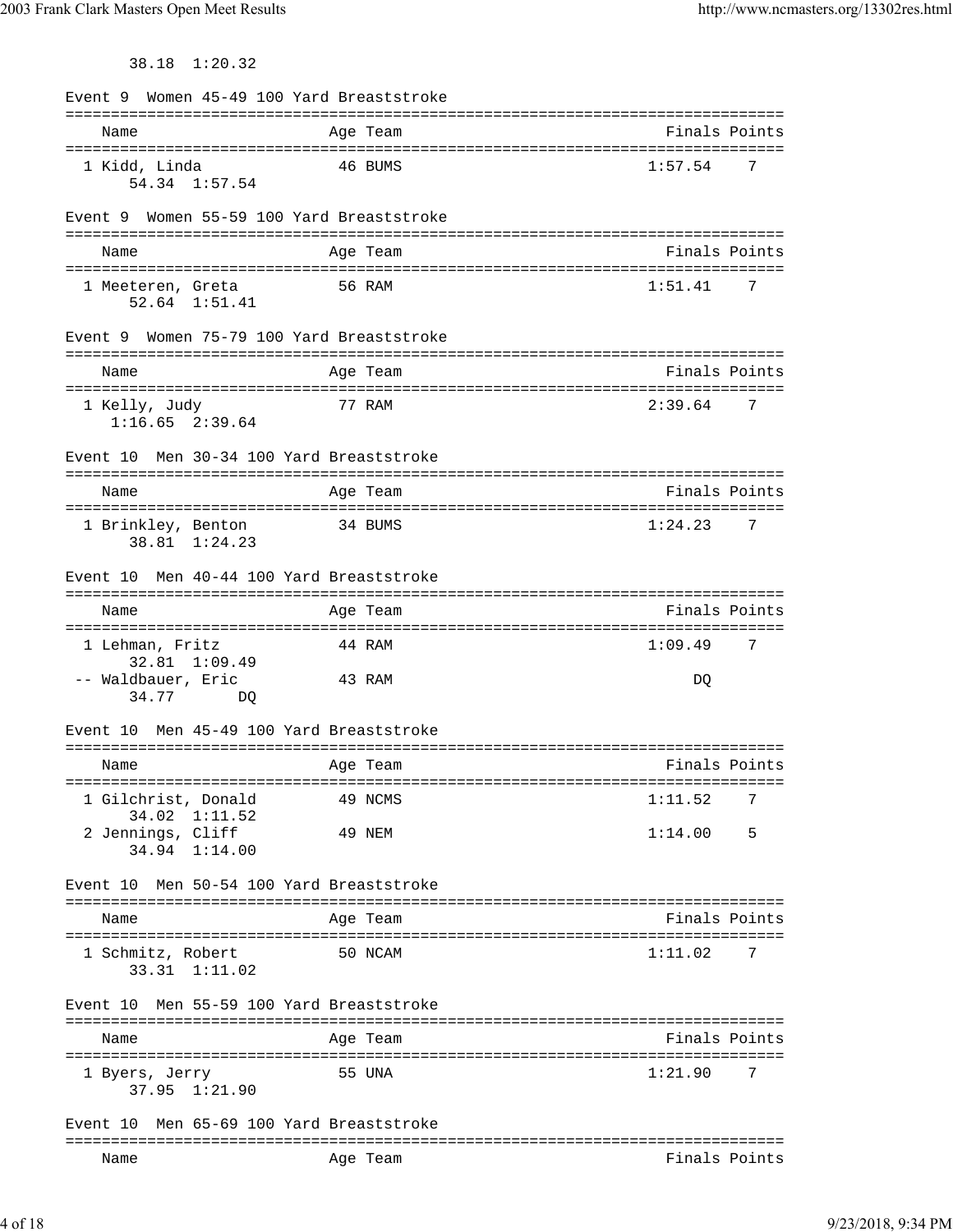|                                           |       |          | ==========================        |               |
|-------------------------------------------|-------|----------|-----------------------------------|---------------|
| 1 Shouse, Darle                           |       | 69 AWSM  | 1:39.03                           | 7             |
| 48.26 1:39.03<br>2 Will, Eberhard         |       | 66 BUMS  | 1:59.31                           | 5             |
| 54.89 1:59.31                             |       |          |                                   |               |
|                                           |       |          |                                   |               |
| Event 11 Women 30-34 50 Yard Butterfly    |       |          |                                   |               |
| Name                                      |       | Age Team |                                   | Finals Points |
|                                           |       |          |                                   |               |
| 1 Demilia, Mary                           |       | 31 RAM   | 30.82                             |               |
| Event 11 Women 35-39 50 Yard Butterfly    |       |          |                                   |               |
| Name                                      |       | Age Team |                                   | Finals Points |
|                                           |       |          |                                   | 7             |
| 1 Rogers, Christina<br>2 Schick, Lori     | 38 GG | 39 NCMS  | 32.51<br>33.23                    | 5             |
| 3 Quillen, Diane                          |       | 39 GCYM  | 34.24                             | -4            |
|                                           |       |          |                                   |               |
| Women 40-44 50 Yard Butterfly<br>Event 11 |       |          |                                   |               |
| Name                                      |       | Age Team |                                   | Finals Points |
| 1 McEachran, Frances                      |       | 41 GCYM  | 31.05                             | 7             |
|                                           |       |          |                                   |               |
| Women 45-49 50 Yard Butterfly<br>Event 11 |       |          |                                   |               |
|                                           |       |          |                                   |               |
| Name                                      |       | Age Team |                                   | Finals Points |
| 1 Kammer, Maryellen                       |       | 45 GCYM  | 32.32                             | 7             |
| 2 Lail, Debbie                            |       | 49 BUMS  | 43.55                             | 5             |
| 3 Warner, Mary Ann                        |       | 47 DAMA  | 50.60                             | -4            |
| Women 65-69 50 Yard Butterfly             |       |          |                                   |               |
| Event 11                                  |       |          |                                   |               |
| Name                                      |       | Age Team |                                   | Finals Points |
|                                           |       |          |                                   |               |
| 1 Newell, Sally                           |       | 65 RAM   | 45.00                             | 7             |
| Event 12 Men 25-29 50 Yard Butterfly      |       |          |                                   |               |
| Name                                      |       | Age Team |                                   | Finals Points |
| -------------------------------------     |       |          | ================================  |               |
| 1 Medendorp, Mark                         |       | 25 TMS   | 25.45                             | 7             |
| 2 Ferris, Michael                         |       | 25 CSM   | 28.58                             | 5             |
| 3 Bottomley, Kevin                        |       | 27 GCYM  | 37.53                             | 4             |
| Men 40-44 50 Yard Butterfly<br>Event 12   |       |          |                                   |               |
| Name                                      |       | Age Team |                                   | Finals Points |
|                                           |       |          |                                   |               |
| 1 Tucker, Jim                             |       | 42 NCMS  | 27.58                             |               |
| Men 45-49 50 Yard Butterfly<br>Event 12   |       |          |                                   |               |
| Name                                      |       | Age Team | --------------------------------- | Finals Points |
|                                           |       |          |                                   |               |
| 1 Marsom, Phil                            |       | 45 NCMS  | 27.32                             |               |
| Men 50-54 50 Yard Butterfly<br>Event 12   |       |          |                                   |               |
| Name                                      |       | Age Team |                                   | Finals Points |
| 1 Coxhead, George                         |       | 50 CSM   | 28.55                             |               |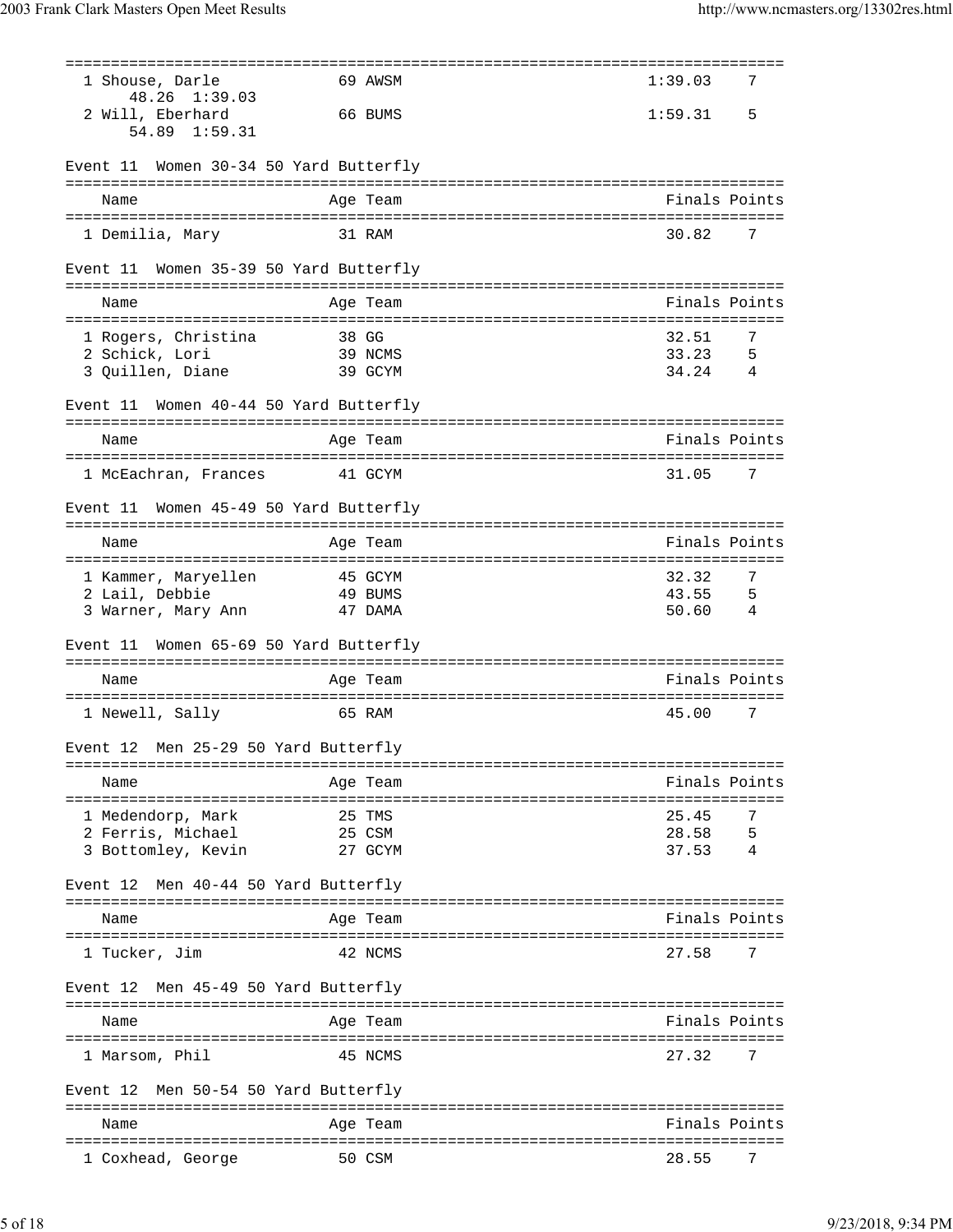| Event 12 Men 55-59 50 Yard Butterfly              |                  |          |                    |                |
|---------------------------------------------------|------------------|----------|--------------------|----------------|
| Name                                              |                  | Age Team |                    | Finals Points  |
| 1 Keeney, Russ<br>2 McNairy, Sandy                | 59 TMS<br>59 RAM |          | 33.91 7<br>40.02 5 |                |
| Event 12 Men 70-74 50 Yard Butterfly              |                  |          |                    |                |
| Name                                              |                  | Age Team |                    | Finals Points  |
| 1 Mitchell, Clarke 70 WNCY                        |                  |          | 32.29              | $\overline{7}$ |
| Event 13 Women 19-24 100 Yard Freestyle           |                  |          |                    |                |
| Name                                              |                  | Age Team | Finals Points      |                |
| 1 O'Reilly, Jennifer<br>28.69 58.26               | 23 SAC           |          | 58.26              | $\overline{7}$ |
| Event 13 Women 25-29 100 Yard Freestyle           |                  |          |                    |                |
| Name                                              |                  | Age Team |                    | Finals Points  |
| 1 Pirah, Marisa<br>28.03 58.06                    | 25 TMS           |          | 58.06              | 7              |
| Women 30-34 100 Yard Freestyle<br>Event 13        |                  |          |                    |                |
| Name                                              |                  | Age Team | Finals Points      |                |
| 1 Williams, Heidi<br>28.28 58.67                  |                  | 33 NCAM  | 58.67              | 7              |
| 2 Szott, Margaret C<br>$31.13 \quad 1:05.25$      | 33 TMS           |          | $1:05.25$ 5        |                |
| Event 13 Women 35-39 100 Yard Freestyle           |                  |          |                    |                |
| Name                                              |                  | Age Team |                    | Finals Points  |
| 1 Rogers, Christina 38 GG                         |                  |          | $1:03.85$ 7        |                |
| 30.07 1:03.85<br>2 Quillen, Diane                 |                  | 39 GCYM  | 1:10.54            | 5              |
| 33.97 1:10.54<br>3 Hoffman, Jill<br>35.05 1:16.39 |                  | 37 NCMS  | 1:16.39            | 4              |
| Event 13 Women 45-49 100 Yard Freestyle           |                  |          |                    |                |
|                                                   |                  |          |                    |                |
| Name                                              |                  | Age Team |                    | Finals Points  |
| 1 Lail, Debbie<br>$37.02 \quad 1:17.90$           |                  | 49 BUMS  | 1:17.90            | 7              |
| Event 13 Women 50-54 100 Yard Freestyle           |                  |          |                    |                |
| Name                                              |                  | Age Team |                    | Finals Points  |
| 1 Braswell, Barbara<br>33.60 1:11.25              |                  | 51 RAM   | 1:11.25            | 7              |
| Event 14 Men 25-29 100 Yard Freestyle             |                  |          |                    |                |
| Name                                              |                  | Age Team |                    | Finals Points  |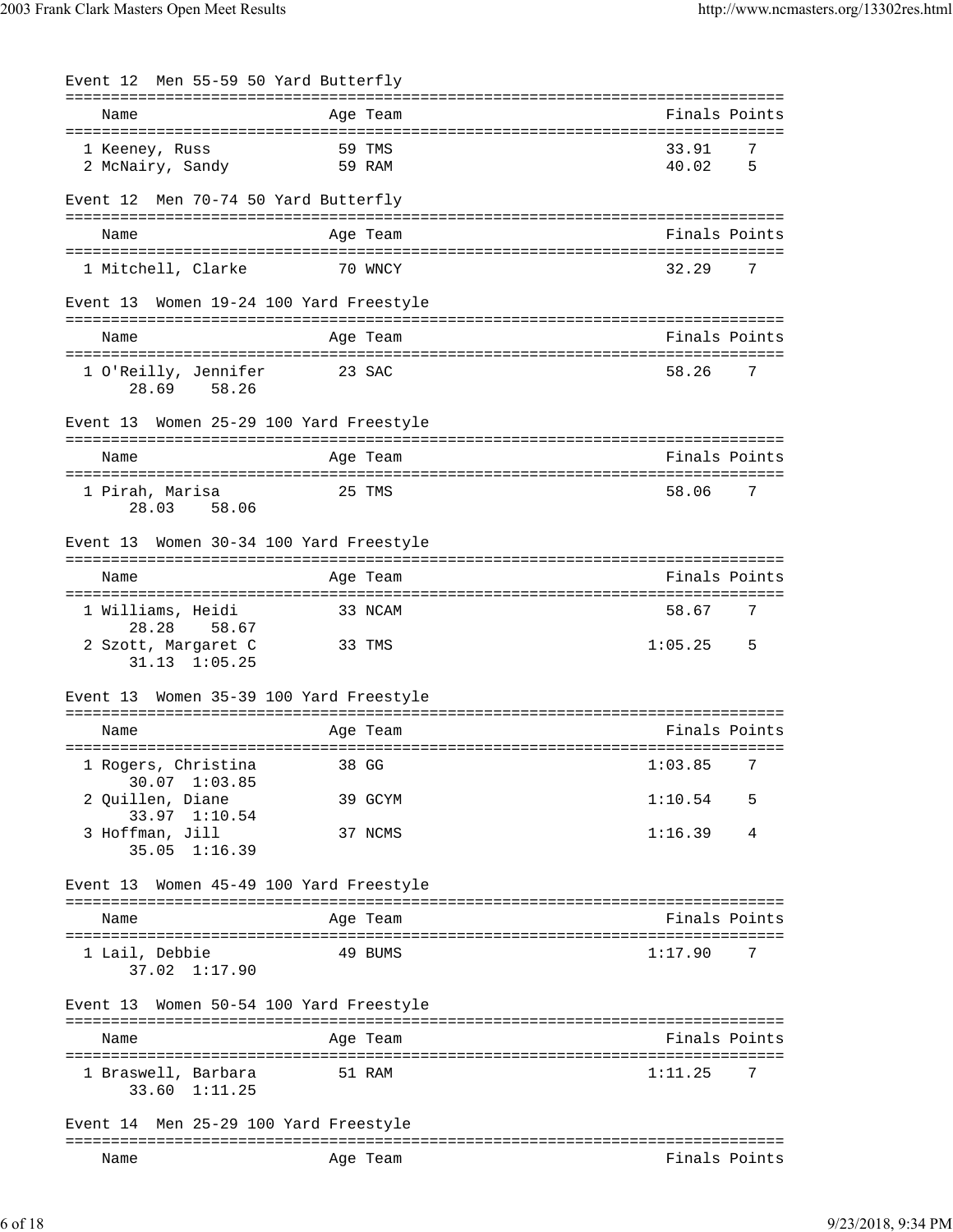|                                                         | =======                      |               |   |
|---------------------------------------------------------|------------------------------|---------------|---|
| 1 Petcu, Razvan<br>48.46<br>23.70                       | 29 CSM                       | 48.46         | 7 |
| Event 14 Men 30-34 100 Yard Freestyle                   |                              |               |   |
| Name                                                    | Age Team                     | Finals Points |   |
| 1 Watson, Bret<br>29.72<br>1:01.74                      | 30 BUMS                      | 1:01.74       | 7 |
| Event 14 Men 35-39 100 Yard Freestyle                   |                              |               |   |
| Name                                                    | Age Team                     | Finals Points |   |
| 1 Fergus, Shayne                                        | 36 TMS                       | 1:02.35       | 7 |
| $29.69$ $1:02.35$<br>2 Carson, Jeffrey<br>36.63 1:19.16 | 37 BUMS                      | 1:19.16       | 5 |
| Event 14 Men 40-44 100 Yard Freestyle                   |                              |               |   |
| Name                                                    | Age Team                     | Finals Points |   |
| 1 Gray, Stafford<br>32.34 1:06.68                       | 41 TMS                       | 1:06.68       | 7 |
| Event 14 Men 45-49 100 Yard Freestyle                   |                              |               |   |
| Name                                                    | Age Team                     | Finals Points |   |
| 1 Gilchrist, Donald                                     | 49 NCMS                      | 55.73         | 7 |
| 26.79<br>55.73<br>2 Miller, Richard<br>28.77<br>58.48   | 48 NCMS                      | 58.48         | 5 |
| 3 Holmes, Brent<br>$52.16$ $2:07.53$                    | 46 TMS                       | 2:07.53       | 4 |
| Event 14                                                | Men 50-54 100 Yard Freestyle |               |   |
| Name                                                    | Age Team                     | Finals Points |   |
| 1 Coxhead, George                                       | 50 CSM                       | 57.20         | 7 |
| 27.60<br>57.20<br>2 Schmitz, Robert<br>27.62<br>58.64   | 50 NCAM                      | 58.64         | 5 |
| 3 Morse, Tim                                            | 54 NEM                       | 1:00.81       | 4 |
| 29.26 1:00.81<br>4 Fleming, John                        | 53 SSCM                      | 1:01.72       | 3 |
| 29.79 1:01.72<br>5 Markus, Barry                        | 50 TMS                       | 1:06.47       | 2 |
| 31.16 1:06.47<br>6 Atkinson, Tom<br>33.78 1:10.61       | 53 TMS                       | 1:10.61       | 1 |
| Event 14 Men 55-59 100 Yard Freestyle                   |                              |               |   |
| Name                                                    | Age Team                     | Finals Points |   |
| 1 Richelson, Andrew                                     | 55 TMS                       | 1:02.19       | 7 |
| 28.21 1:02.19<br>2 Deinlein, Chris                      | 59 TMS                       | 1:02.53       | 5 |
| 29.60 1:02.53<br>3 White, Bernie                        | 59 CSM                       | 1:10.82       | 4 |
| 33.80 1:10.82                                           |                              |               |   |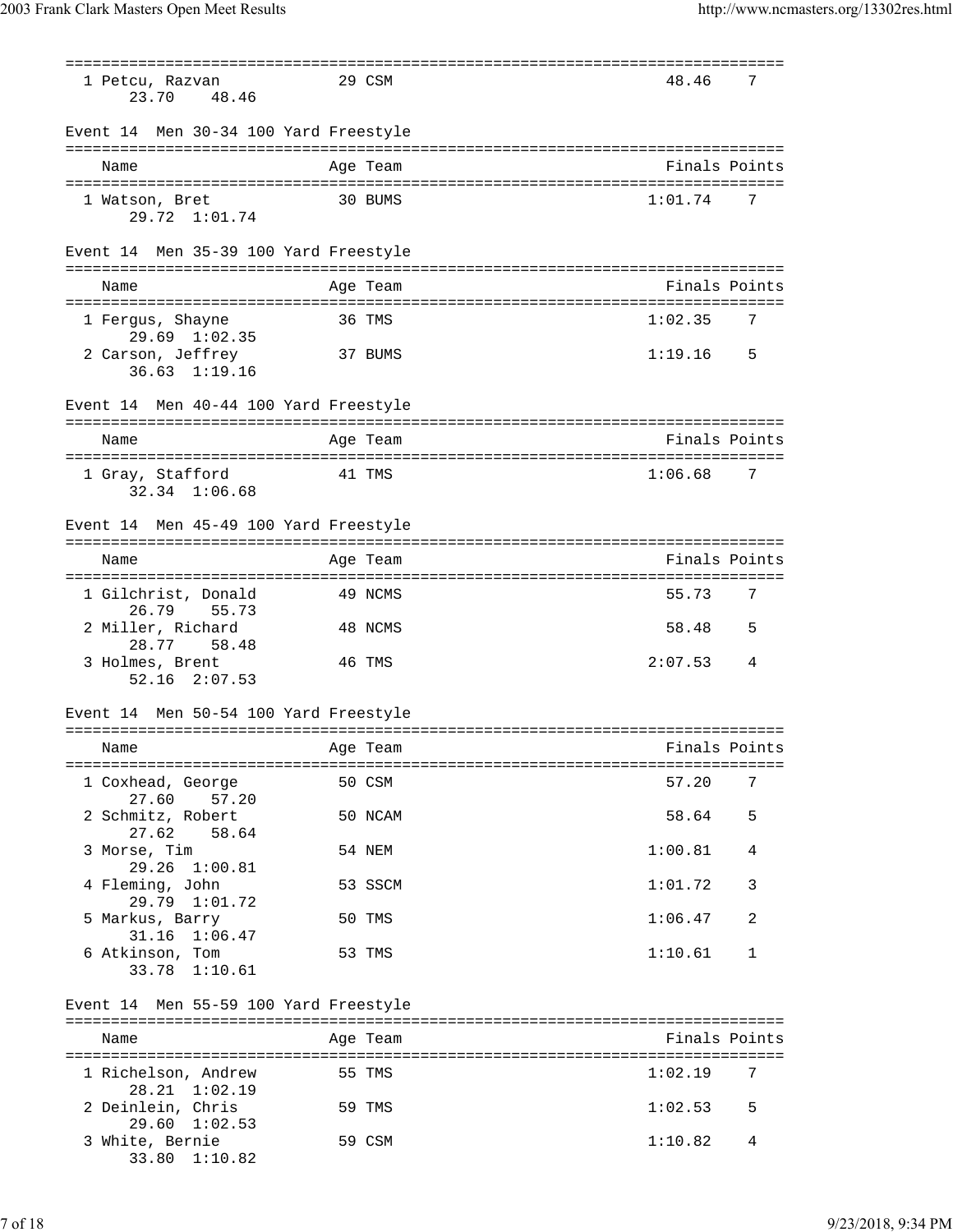| 4 Keeney, Russ                                                                                                         | 59 TMS                                               | 1:13.39                     | 3  |
|------------------------------------------------------------------------------------------------------------------------|------------------------------------------------------|-----------------------------|----|
| 34.69 1:13.39<br>5 Byers, Jerry<br>34.95<br>1:17.18                                                                    | 55 UNA                                               | 1:17.18                     | 2  |
| Event 14 Men 65-69 100 Yard Freestyle                                                                                  |                                                      |                             |    |
| ------------------------------<br>Name                                                                                 | Age Team                                             | Finals Points               |    |
| 1 Shouse, Darle<br>46.61 1:36.82                                                                                       | 69 AWSM                                              | 1:36.82                     |    |
| Event 14 Men 85-89 100 Yard Freestyle                                                                                  |                                                      |                             |    |
| Name                                                                                                                   | Age Team                                             | Finals Points               |    |
| 1 Morse, Roy E                                                                                                         | 86 TMS                                               | 1:48.49                     | 7  |
| Event 15 Mixed 25+ 200 Yard Freestyle Relay                                                                            |                                                      |                             |    |
| Team                                                                                                                   |                                                      | Finals Points               |    |
| 1 Burke/Unifour Masters Swimming<br>1) Nichols, Leslie 34<br>3) Watson, Bret 30<br>$35.73 \quad 2:04.32 \quad 2:33.62$ | ' A'<br>2) Lail, Debbie 49<br>4) Brinkley, Benton 34 | ----------------<br>2:33.62 | 14 |
| Event 17 Women 19-24 100 Yard Backstroke                                                                               |                                                      |                             |    |
| Name                                                                                                                   | Age Team                                             | Finals Points               |    |
| 1 Robinson, Doracy K<br>35.37 1:12.96                                                                                  | 22 RAM                                               | 1:12.96                     | 7  |
| Event 17 Women 30-34 100 Yard Backstroke                                                                               |                                                      |                             |    |
| Name                                                                                                                   | Age Team                                             | Finals Points               |    |
| 1 Szott, Margaret C<br>37.59 1:17.73                                                                                   | 33 TMS                                               | 1:17.73                     | 7  |
| Event 17 Women 35-39 100 Yard Backstroke                                                                               |                                                      |                             |    |
| Name                                                                                                                   | Age Team                                             | Finals Points               |    |
| 1 Blanchar, Jill<br>39.94 1:21.44                                                                                      | 38 CSM                                               | 1:21.44                     |    |
| Event 17 Women 40-44 100 Yard Backstroke                                                                               |                                                      |                             |    |
| Name                                                                                                                   | Age Team                                             | Finals Points               |    |
| 1 McEachran, Frances<br>$35.47$ $1:12.57$                                                                              | 41 GCYM                                              | 1:12.57                     | 7  |
| Women 45-49 100 Yard Backstroke<br>Event 17                                                                            |                                                      |                             |    |
| Name                                                                                                                   | Age Team                                             | Finals Points               |    |
| 1 Warner, Mary Ann<br>59.27 1:58.33                                                                                    | 47 DAMA                                              | 1:58.33                     | 7  |
| Women 50-54 100 Yard Backstroke<br>Event 17<br>--------------------------------------                                  |                                                      |                             |    |
| Name                                                                                                                   | Age Team                                             | Finals Points               |    |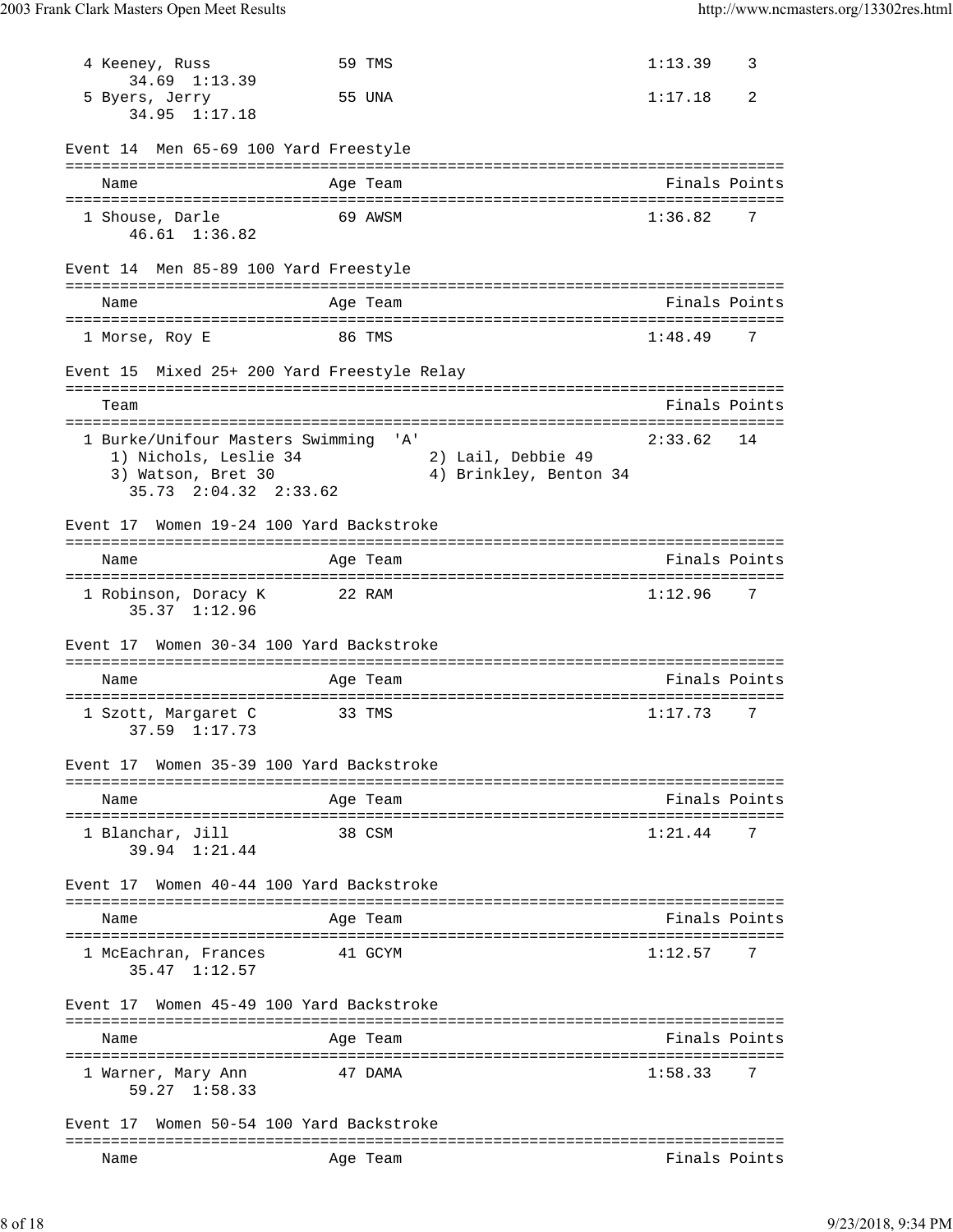| 1 Braswell, Barbara<br>43.07 1:28.68          | 51 RAM                                           | 1:28.68        | 7      |
|-----------------------------------------------|--------------------------------------------------|----------------|--------|
| Event 17 Women 65-69 100 Yard Backstroke      |                                                  |                |        |
| Name                                          | Age Team                                         | Finals Points  |        |
| 1 Robbins-Bonitz, Suzanne<br>49.20 1:40.76    | 69 SAC                                           | 1:40.76        | 7      |
| Event 17 Women 75-79 100 Yard Backstroke      |                                                  |                |        |
| Name                                          | Age Team                                         | Finals Points  |        |
| 1 Kelly, Judy<br>$1:22.61$ $2:52.93$          | ======================================<br>77 RAM | 2:52.93        | 7      |
| Event 18 Men 35-39 100 Yard Backstroke        |                                                  |                |        |
| Name                                          | Age Team                                         | Finals Points  |        |
| 1 Levine, Rob<br>29.27 1:00.89                | 38 NCMS                                          | 1:00.89        |        |
| Men 45-49 100 Yard Backstroke<br>Event 18     |                                                  |                |        |
| Name                                          | Age Team                                         | Finals Points  |        |
| 1 Gilchrist, Donald<br>32.66 1:07.41          | ====================================<br>49 NCMS  | 1:07.41        | 7      |
| Men 70-74 100 Yard Backstroke<br>Event 18     |                                                  |                |        |
| Name                                          | Age Team                                         | Finals Points  |        |
| 1 Mitchell, Clarke<br>37.79 1:15.40           | 70 WNCY                                          | 1:15.40        | 7      |
| Women 19-24 50 Yard Breaststroke<br>Event 19  |                                                  |                |        |
| ============================<br>Name          | Age Team                                         | Finals Points  |        |
| =======================<br>1 Garasic, Suzanne | 23 VMST-VA                                       | 36.07          | 7      |
| Women 30-34 50 Yard Breaststroke<br>Event 19  |                                                  |                |        |
| Name                                          | Age Team                                         | Finals Points  |        |
| 1 Nichols, Leslie                             | 34 BUMS                                          | 1:04.54        | 7      |
| Women 35-39 50 Yard Breaststroke<br>Event 19  |                                                  |                |        |
| Name                                          | Age Team                                         | Finals Points  |        |
| 1 Schick, Lori<br>2 Rogers, Christina         | 39 NCMS<br>38 GG                                 | 37.11<br>39.47 | 7<br>5 |
| Women 45-49 50 Yard Breaststroke<br>Event 19  |                                                  |                |        |
| Name                                          | Age Team                                         | Finals Points  |        |
| 1 Kammer, Maryellen                           | 45 GCYM                                          | 37.48          | 7      |

Event 19 Women 55-59 50 Yard Breaststroke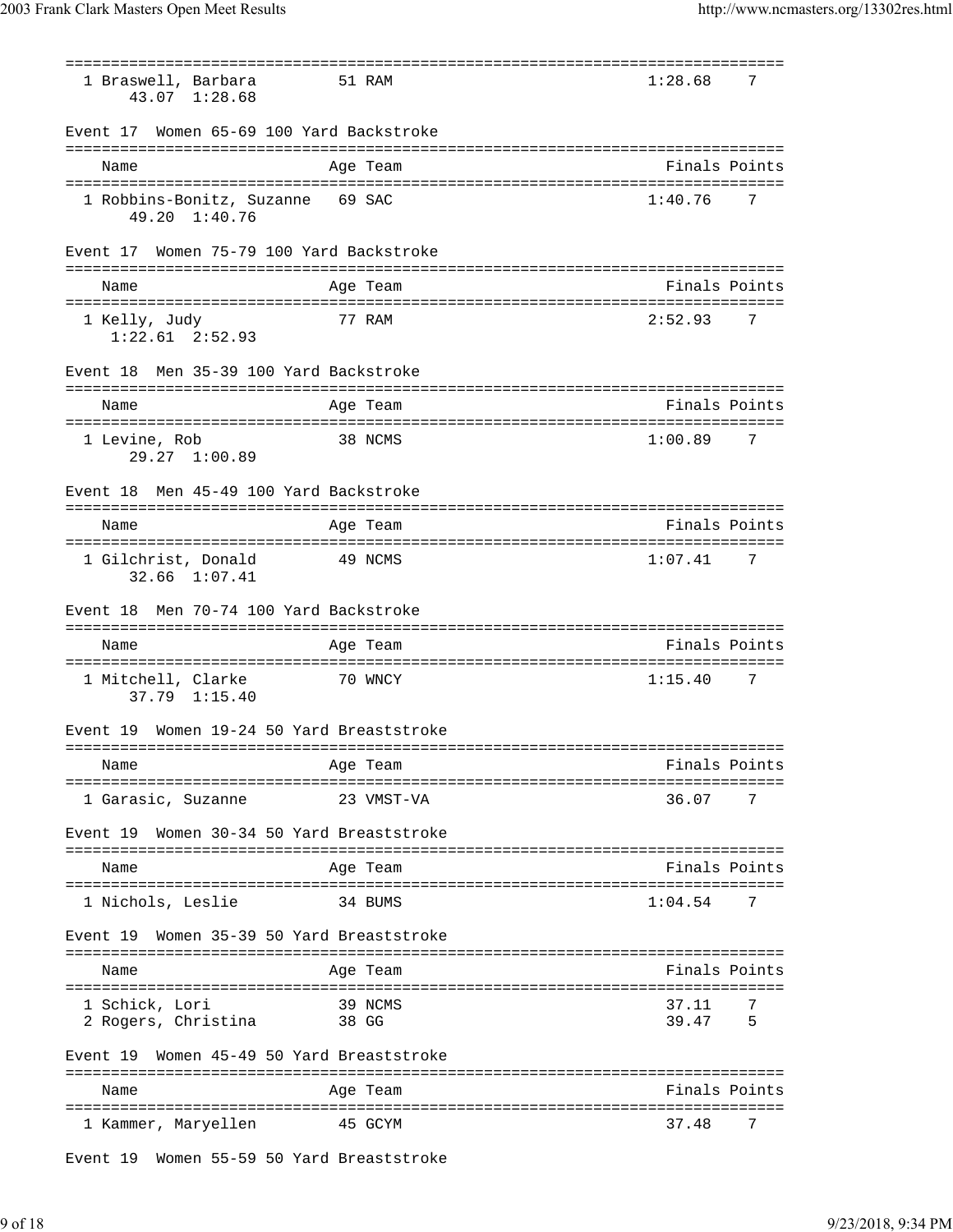| Name                                         | Age Team                     | Finals Points             |
|----------------------------------------------|------------------------------|---------------------------|
| 1 Meeteren, Greta                            | 56 RAM                       | 50.32<br>7                |
| Women 65-69 50 Yard Breaststroke<br>Event 19 |                              |                           |
| Name                                         | Age Team                     | Finals Points             |
| 1 Newell, Sally                              | 65 RAM                       | 43.21<br>7                |
| Women 70-74 50 Yard Breaststroke<br>Event 19 |                              |                           |
| Name                                         | Age Team                     | Finals Points             |
| 1 Lecain, Helen                              | 72 BUMS                      | 1:45.15<br>7              |
| Women 75-79 50 Yard Breaststroke<br>Event 19 |                              |                           |
| Name                                         | Age Team                     | Finals Points             |
| 1 Kelly, Judy                                | 77 RAM                       | 1:13.50<br>7              |
| Men 30-34 50 Yard Breaststroke<br>Event 20   |                              |                           |
| Name                                         | Age Team                     | Finals Points             |
|                                              |                              | ==================        |
| 1 Brinkley, Benton<br>2 Watson, Bret         | 34 BUMS<br>30 BUMS           | 35.12<br>7<br>38.70<br>-5 |
| Men 40-44 50 Yard Breaststroke<br>Event 20   |                              |                           |
| Name                                         | Age Team                     | Finals Points             |
| 1 Waldbauer, Eric                            | 43 RAM                       | 33.94                     |
| Men 45-49 50 Yard Breaststroke<br>Event 20   |                              |                           |
| Name                                         | Age Team                     | Finals Points             |
| 1 Jennings, Cliff                            | ==================<br>49 NEM | 7<br>32.76                |
| 2 Marsom, Phil                               | 45 NCMS                      | 33.40<br>5                |
| Men 50-54 50 Yard Breaststroke<br>Event 20   |                              |                           |
| Name                                         | Age Team                     | Finals Points             |
| 1 Schmitz, Robert                            | 50 NCAM                      | 32.85<br>7                |
| -- Morse, Tim                                | 54 NEM                       | DQ                        |
| Men 55-59 50 Yard Breaststroke<br>Event 20   |                              |                           |
| Name                                         | Age Team                     | Finals Points             |
| 1 White, Bernie                              | 59 CSM                       | 7<br>43.58                |
| Men 65-69 50 Yard Breaststroke<br>Event 20   |                              |                           |
| Name                                         | Age Team                     | Finals Points             |
| 1 Will, Eberhard                             | 66 BUMS                      | 52.24<br>7                |
| Men 85-89 50 Yard Breaststroke<br>Event 20   |                              |                           |
| Name                                         | Age Team                     | Finals Points             |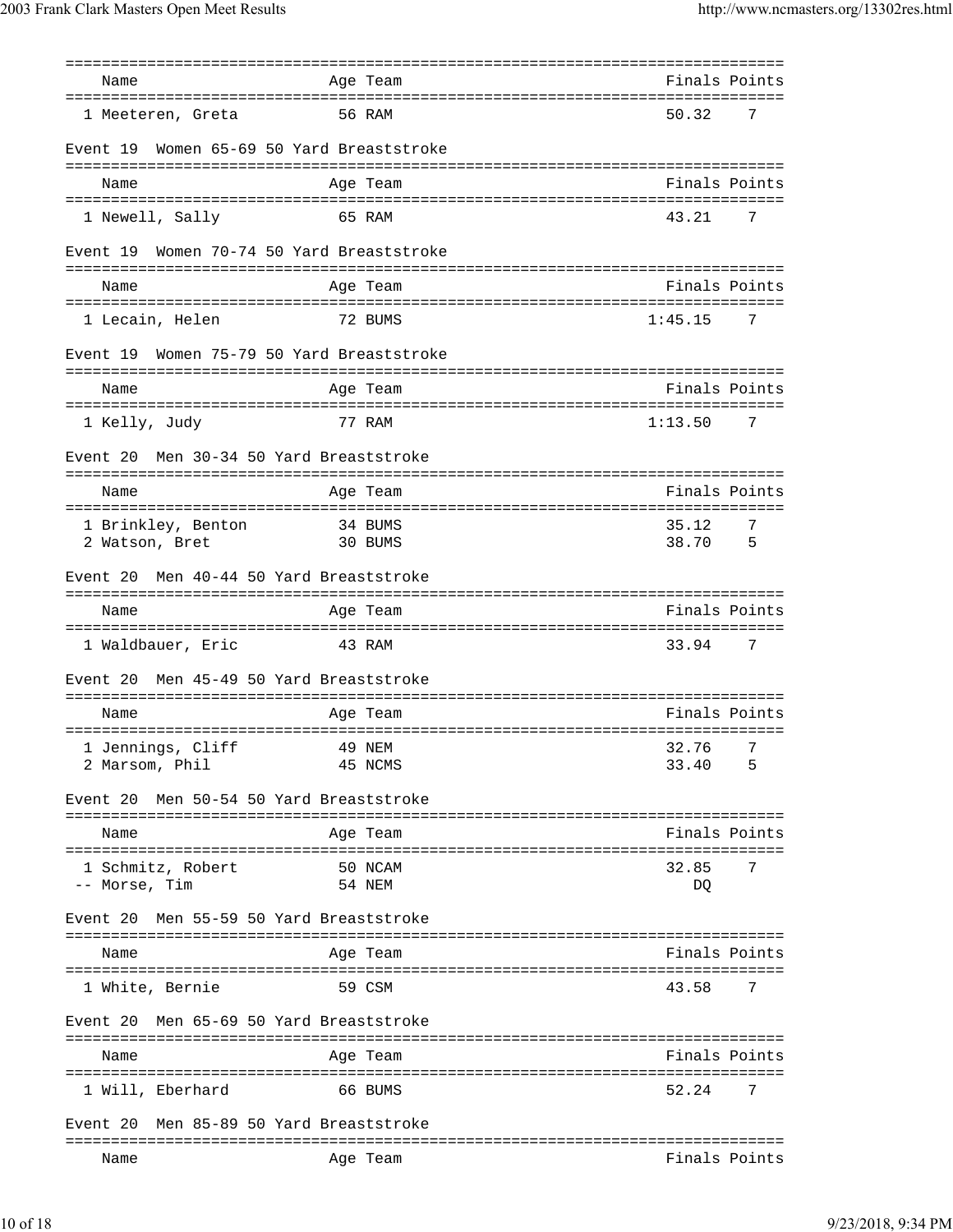| 1 Morse, Roy E                         | 86 TMS     | 1:11.83       | 7   |
|----------------------------------------|------------|---------------|-----|
| Women 19-24 100 Yard IM<br>Event 21    |            |               |     |
| Name                                   | Age Team   | Finals Points |     |
|                                        |            |               |     |
| 1 O'Reilly, Jennifer                   | 23 SAC     | 1:07.38       | 7   |
| 31.16 1:07.38<br>2 Garasic, Suzanne    | 23 VMST-VA | 1:15.54       | - 5 |
| 37.96 1:15.54                          |            |               |     |
| Women 35-39 100 Yard IM<br>Event 21    |            |               |     |
| Name                                   | Age Team   | Finals Points |     |
| --------------------<br>1 Schick, Lori | 39 NCMS    | 1:14.42       | 7   |
| 35.48 1:14.42                          |            |               |     |
| 2 Rogers, Christina<br>36.09 1:14.92   | 38 GG      | 1:14.92       | 5   |
| 3 Quillen, Diane                       | 39 GCYM    | 1:20.18       | 4   |
| 37.51 1:20.18                          |            |               |     |
| 4 Hoffman, Jill<br>39.73 1:26.75       | 37 NCMS    | 1:26.75       | 3   |
|                                        |            |               |     |
| Women 45-49 100 Yard IM<br>Event 21    |            |               |     |
| Name                                   | Age Team   | Finals Points |     |
| 1 Lail, Debbie                         | 49 BUMS    | 1:32.39       | 7   |
| 45.34 1:32.39                          |            |               |     |
|                                        |            |               |     |
| Men 25-29 100 Yard IM<br>Event 22      |            |               |     |
|                                        |            |               |     |
| Name                                   | Age Team   | Finals Points |     |
|                                        |            |               |     |
| 1 Petcu, Razvan<br>56.37<br>25.99      | 29 CSM     | 56.37         | 7   |
| 2 Medendorp, Mark                      | 25 TMS     | 1:01.75       | 5   |
| 28.25 1:01.75                          |            |               |     |
| 3 Bottomley, Kevin<br>39.21 1:22.10    | 27 GCYM    | 1:22.10       | 4   |
|                                        |            |               |     |
| Men 30-34 100 Yard IM<br>Event 22      |            |               |     |
| Name                                   | Aqe Team   | Finals Points |     |
| 1 Brinkley, Benton                     | 34 BUMS    | 1:11.98       | 7   |
| 33.65 1:11.98                          |            |               |     |
| 2 Watson, Bret<br>34.43 1:13.97        | 30 BUMS    | 1:13.97       | .5  |
|                                        |            |               |     |
| Men 35-39 100 Yard IM<br>Event 22      |            |               |     |
| Name                                   | Aqe Team   | Finals Points |     |
|                                        |            |               |     |
| 1 Levine, Rob<br>$29.13 \quad 1:02.95$ | 38 NCMS    | 1:02.95       | 7   |
|                                        |            |               |     |
| Event 22 Men 40-44 100 Yard IM         |            |               |     |
| Name                                   | Age Team   | Finals Points |     |
| 1 Lehman, Fritz                        | 44 RAM     | 58.45         |     |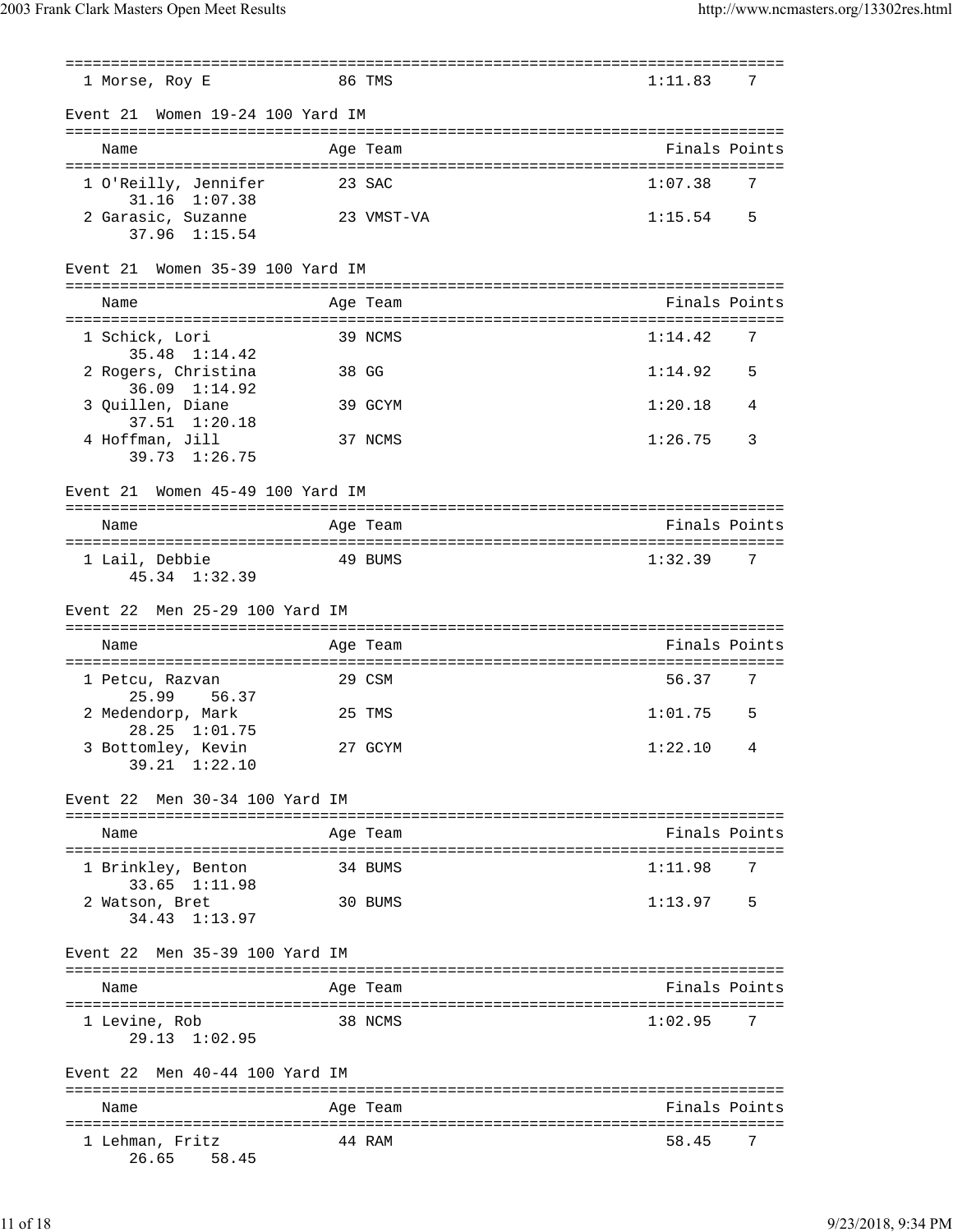| 2 Tucker, Jim<br>31.67 1:06.86                                                        |         | 42 NCMS  | 1:06.86       | 5    |
|---------------------------------------------------------------------------------------|---------|----------|---------------|------|
| 3 Gray, Stafford<br>$36.30 \quad 1:16.98$                                             |         | 41 TMS   | 1:16.98       | 4    |
| Men 45-49 100 Yard IM<br>Event 22                                                     |         |          |               |      |
| Name                                                                                  |         | Age Team | Finals Points |      |
| 1 Gilchrist, Donald<br>$30.42 \quad 1:04.97$                                          | 49 NCMS |          | 1:04.977      |      |
| Men 50-54 100 Yard IM<br>Event 22                                                     |         |          |               |      |
| Name                                                                                  |         | Age Team | Finals Points |      |
| 1 Schmitz, Robert<br>31.91 1:09.05                                                    |         | 50 NCAM  | 1:09.05       | 7    |
| 2 Fleming, John<br>$36.13 \quad 1:14.21$                                              |         | 53 SSCM  | 1:14.21       | 5    |
| 3 Atkinson, Tom<br>35.34 1:17.43                                                      |         | 53 TMS   | 1:17.43       | 4    |
| Event 22 Men 55-59 100 Yard IM                                                        |         |          |               |      |
| Name                                                                                  |         | Age Team | Finals Points |      |
| 1 Byers, Jerry                                                                        |         | 55 UNA   | 1:27.16       | 7    |
| 43.21 1:27.16<br>2 McNairy, Sandy<br>41.57 1:31.33                                    |         | 59 RAM   | 1:31.33       | 5    |
| Event 22 Men 65-69 100 Yard IM                                                        |         |          |               |      |
| Name                                                                                  |         | Age Team | Finals Points |      |
| 1 Shouse, Darle<br>55.71 1:48.49                                                      | 69 AWSM |          | 1:48.49       | -7   |
| Event 23 Women 25-29 200 Yard Freestyle                                               |         |          |               |      |
| Name                                                                                  |         | Age Team | Finals Points |      |
| 1 Wyder, Melanie<br>34.11 1:10.05 1:46.39 2:22.22                                     |         | 27 NCAM  | 2:22.22       | 7    |
| Event 23 Women 30-34 200 Yard Freestyle                                               |         |          |               |      |
| Name                                                                                  |         | Age Team | Finals Points |      |
| 1 Williams, Heidi                                                                     |         | 33 NCAM  | 2:08.75       | 7    |
| 30.80 1:03.44 1:36.40 2:08.75<br>2 Szott, Margaret C<br>34.01 1:11.05 1:50.68 2:29.80 | 33 TMS  |          | 2:29.80       | $-5$ |
| Women 35-39 200 Yard Freestyle<br>Event 23                                            |         |          |               |      |
| Name                                                                                  |         | Age Team | Finals Points |      |
| 1 Blanchar, Jill<br>34.41 1:12.16 1:51.60 2:30.20                                     |         | 38 CSM   | 2:30.20       | 7    |
| Event 23 Women 45-49 200 Yard Freestyle                                               |         |          |               |      |
| Name                                                                                  |         | Age Team | Finals Points |      |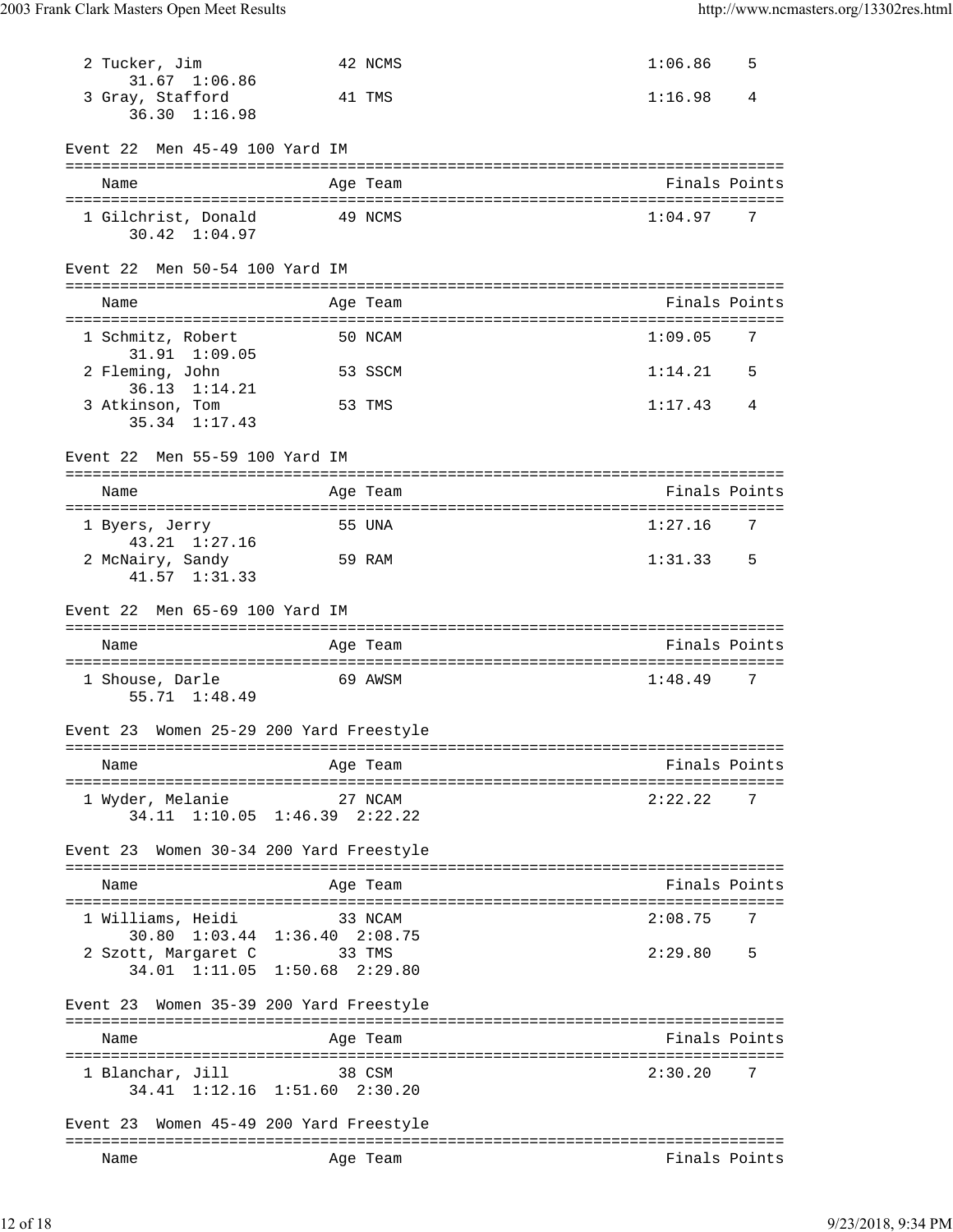=============================================================================== 1 Warner, Mary Ann 47 DAMA 3:22.79 7 46.42 1:38.16 3:22.79 Event 24 Men 35-39 200 Yard Freestyle =============================================================================== Name Age Team Finals Points =============================================================================== 1 Fergus, Shayne 36 TMS 2:28.84 7 32.26 1:07.84 1:46.76 2:28.84 Event 24 Men 45-49 200 Yard Freestyle =============================================================================== Name Age Team Finals Points =============================================================================== 1 Miller, Richard 48 NCMS 2:13.31 7 31.15 1:04.92 1:38.93 2:13.31 2 Holmes, Brent 46 TMS 4:49.03 5 1:02.95 2:16.27 4:49.03 Event 24 Men 50-54 200 Yard Freestyle =============================================================================== Name **Age Team** Age Team Finals Points =============================================================================== 1 Coxhead, George 50 CSM 2:08.38 7 30.26 1:02.52 1:35.37 2:08.38 Event 27 Women 19-24 50 Yard Freestyle =============================================================================== Name Age Team Finals Points =============================================================================== 1 Garasic, Suzanne 23 VMST-VA Event 27 Women 30-34 50 Yard Freestyle =============================================================================== Name **Age Team** Age Team Finals Points =============================================================================== 1 Szott, Margaret C 33 TMS 30.52 7 2 Nichols, Leslie 34 BUMS 52.94 5 Event 27 Women 35-39 50 Yard Freestyle =============================================================================== Name Age Team Finals Points =============================================================================== 1 Rogers, Christina 38 GG 29.03 7 2 Quillen, Diane 39 GCYM 30.86 5 3 Blanchar, Jill 38 CSM Event 27 Women 40-44 50 Yard Freestyle =============================================================================== Name Age Team Finals Points =============================================================================== 1 McEachran, Frances 41 GCYM 28.50 7 Event 27 Women 45-49 50 Yard Freestyle =============================================================================== Name Age Team Finals Points =============================================================================== 1 Lail, Debbie 49 BUMS 35.35 7 2 Warner, Mary Ann 47 DAMA 42.49 5 Event 27 Women 50-54 50 Yard Freestyle =============================================================================== Name Age Team Finals Points ===============================================================================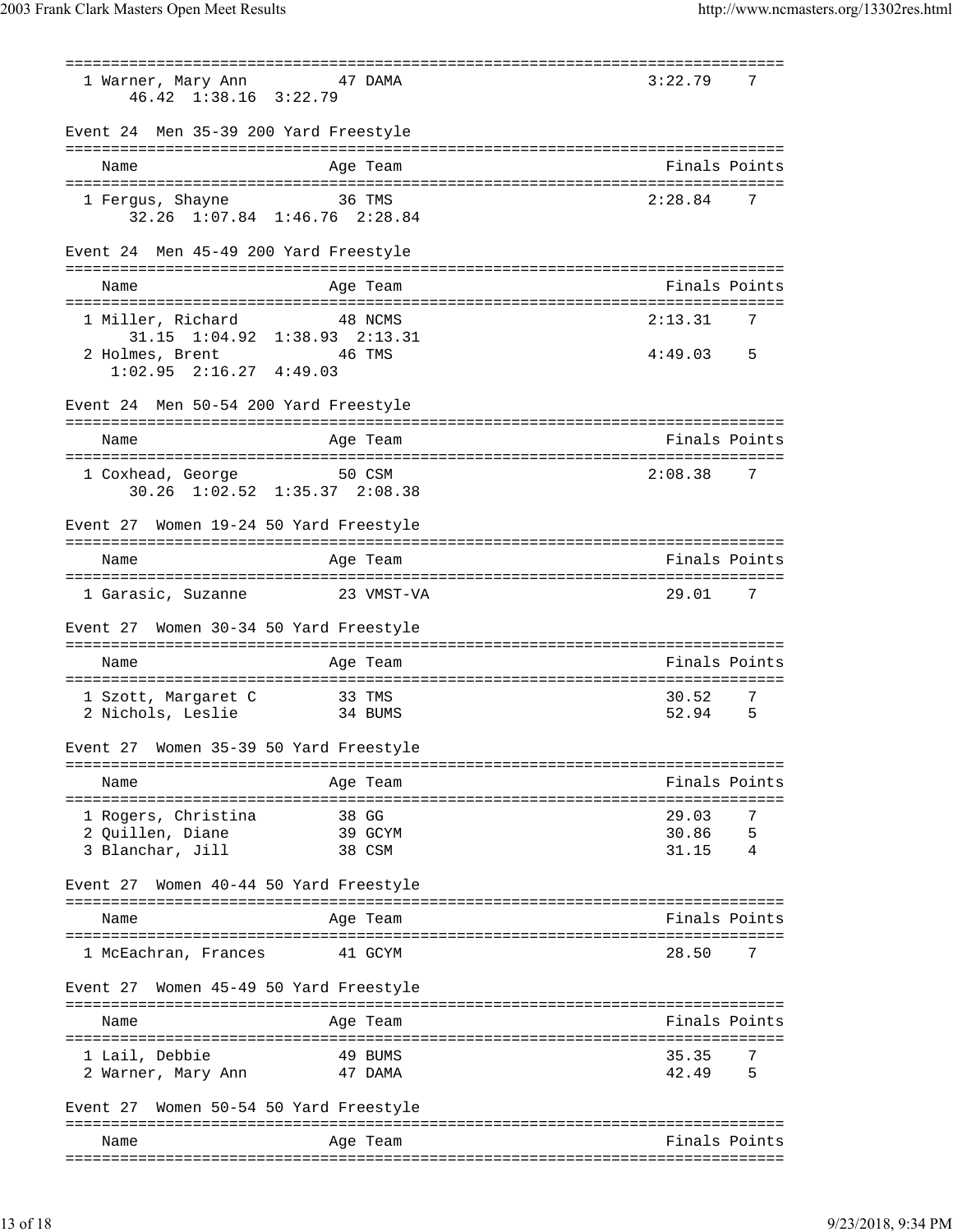| 1 Braswell, Barbara                                     | 51 RAM                                     | 32.20<br>7                             |
|---------------------------------------------------------|--------------------------------------------|----------------------------------------|
| Event 27 Women 65-69 50 Yard Freestyle                  |                                            |                                        |
| Name                                                    | Age Team                                   | Finals Points                          |
| 1 Newell, Sally<br>2 Robbins-Bonitz, Suzanne 69 SAC     | 65 RAM                                     | 34.91<br>7<br>43.80<br>5               |
| Men 25-29 50 Yard Freestyle<br>Event 28                 |                                            |                                        |
| Name                                                    | Age Team                                   | Finals Points                          |
| 1 Bottomley, Kevin                                      | 27 GCYM                                    | 33.14<br>7                             |
| Men 30-34 50 Yard Freestyle<br>Event 28                 |                                            |                                        |
| Name                                                    | Age Team                                   | Finals Points                          |
| 1 Brinkley, Benton<br>2 Watson, Bret                    | 34 BUMS<br>30 BUMS                         | 27.24<br>7<br>27.52<br>- 5             |
| Men 35-39 50 Yard Freestyle<br>Event 28                 |                                            |                                        |
| Name                                                    | Age Team                                   | Finals Points                          |
| 1 Levine, Rob<br>2 Fergus, Shayne                       | 38 NCMS<br>36 TMS                          | 25.16<br>7<br>28.78<br>- 5             |
| Event 28 Men 40-44 50 Yard Freestyle                    |                                            |                                        |
| Name                                                    | Age Team                                   | Finals Points                          |
| 1 Gray, Stafford                                        | 41 TMS                                     | 30.15<br>7                             |
| Men 45-49 50 Yard Freestyle<br>Event 28                 |                                            |                                        |
| Name                                                    | Age Team                                   | Finals Points                          |
| 1 Miller, Richard<br>2 Holmes, Brent                    | 48 NCMS<br>46 TMS                          | 27.07<br>7<br>53.40<br>5               |
| Event 28 Men 50-54 50 Yard Freestyle                    |                                            |                                        |
| Name                                                    | ------------------------------<br>Age Team | Finals Points                          |
| 1 Schmitz, Robert<br>2 Fleming, John<br>3 Markus, Barry | 50 NCAM<br>53 SSCM<br>50 TMS               | 27.03<br>7<br>27.96<br>5<br>29.11<br>4 |
| Men 55-59 50 Yard Freestyle<br>Event 28                 |                                            |                                        |
| Name                                                    | Age Team                                   | Finals Points                          |
| 1 Deinlein, Chris<br>2 Byers, Jerry<br>3 McNairy, Sandy | 59 TMS<br>55 UNA<br>59 RAM                 | 27.99<br>7<br>32.80<br>5<br>34.73<br>4 |
| Men 65-69 50 Yard Freestyle<br>Event 28                 |                                            |                                        |
| Name                                                    | Age Team                                   | Finals Points                          |
| 1 Will, Eberhard                                        | 66 BUMS                                    | 50.58<br>7                             |

Event 28 Men 85-89 50 Yard Freestyle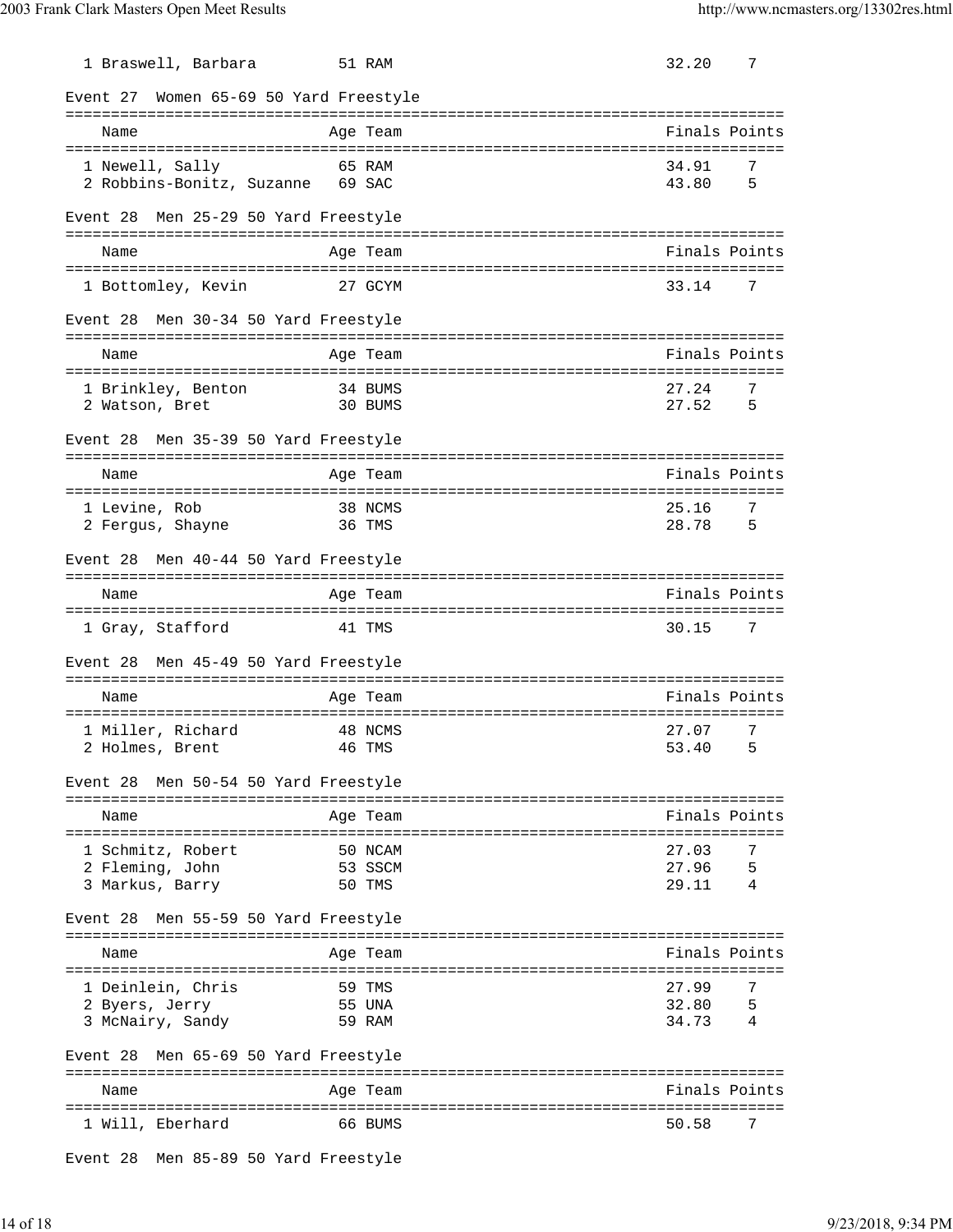|                                                                                   | ========== | ================================= |
|-----------------------------------------------------------------------------------|------------|-----------------------------------|
| Name                                                                              | Age Team   | Finals Points                     |
| 1 Morse, Roy E                                                                    | 86 TMS     | 47.12<br>7                        |
| Event 29 Women 19-24 100 Yard Butterfly                                           |            |                                   |
| Name                                                                              | Age Team   | Finals Points                     |
| 1 Robinson, Doracy K                                                              | 22 RAM     | 1:08.37<br>7                      |
| 32.24 1:08.37<br>2 Katz, Sarah                                                    | 23 GG      | 1:09.17<br>5                      |
| 32.87 1:09.17                                                                     |            |                                   |
| Event 29 Women 35-39 100 Yard Butterfly                                           |            |                                   |
| Name                                                                              | Age Team   | Finals Points                     |
| 1 Quillen, Diane<br>39.70 1:29.10                                                 | 39 GCYM    | 1:29.10<br>7                      |
| Women 45-49 100 Yard Butterfly<br>Event 29                                        |            |                                   |
| Name                                                                              | Age Team   | Finals Points                     |
| 1 Kammer, Maryellen                                                               | 45 GCYM    | 1:12.79<br>7                      |
| 35.17 1:12.79                                                                     |            |                                   |
| Event 30 Men 25-29 100 Yard Butterfly                                             |            |                                   |
| Name                                                                              | Age Team   | Finals Points                     |
| 1 Petcu, Razvan<br>24.37<br>52.66                                                 | 29 CSM     | 52.66<br>7                        |
| 2 Medendorp, Mark<br>26.18<br>55.90                                               | 25 TMS     | 55.90<br>5                        |
| 3 Ferris, Michael<br>30.24 1:03.02                                                | 25 CSM     | 1:03.02<br>4                      |
| Men 40-44 100 Yard Butterfly<br>Event 30<br>===================================== |            |                                   |
| Name                                                                              | Age Team   | Finals Points                     |
| ===================<br>1 Tucker, Jim<br>28.60 1:01.51                             | 42 NCMS    | 1:01.51<br>7                      |
| Men 50-54 100 Yard Butterfly<br>Event 30                                          |            |                                   |
| Name                                                                              | Age Team   | Finals Points                     |
| 1 Coxhead, George<br>32.04 1:06.96                                                | 50 CSM     | 1:06.96<br>7                      |
| 2 Atkinson, Tom<br>35.51 1:21.94                                                  | 53 TMS     | 5<br>1:21.94                      |
| Men 55-59 100 Yard Butterfly<br>Event 30                                          |            |                                   |
| Name                                                                              | Age Team   | Finals Points                     |
| ===========================<br>1 Richelson, Andrew                                | 55 TMS     | 1:12.43<br>7                      |
| $31.89$ $1:12.43$<br>2 White, Bernie                                              | 59 CSM     | 1:14.74<br>5                      |
| 35.23<br>1:14.74                                                                  |            |                                   |
| 3 Keeney, Russ<br>38.00 1:27.27                                                   | 59 TMS     | 1:27.27<br>4                      |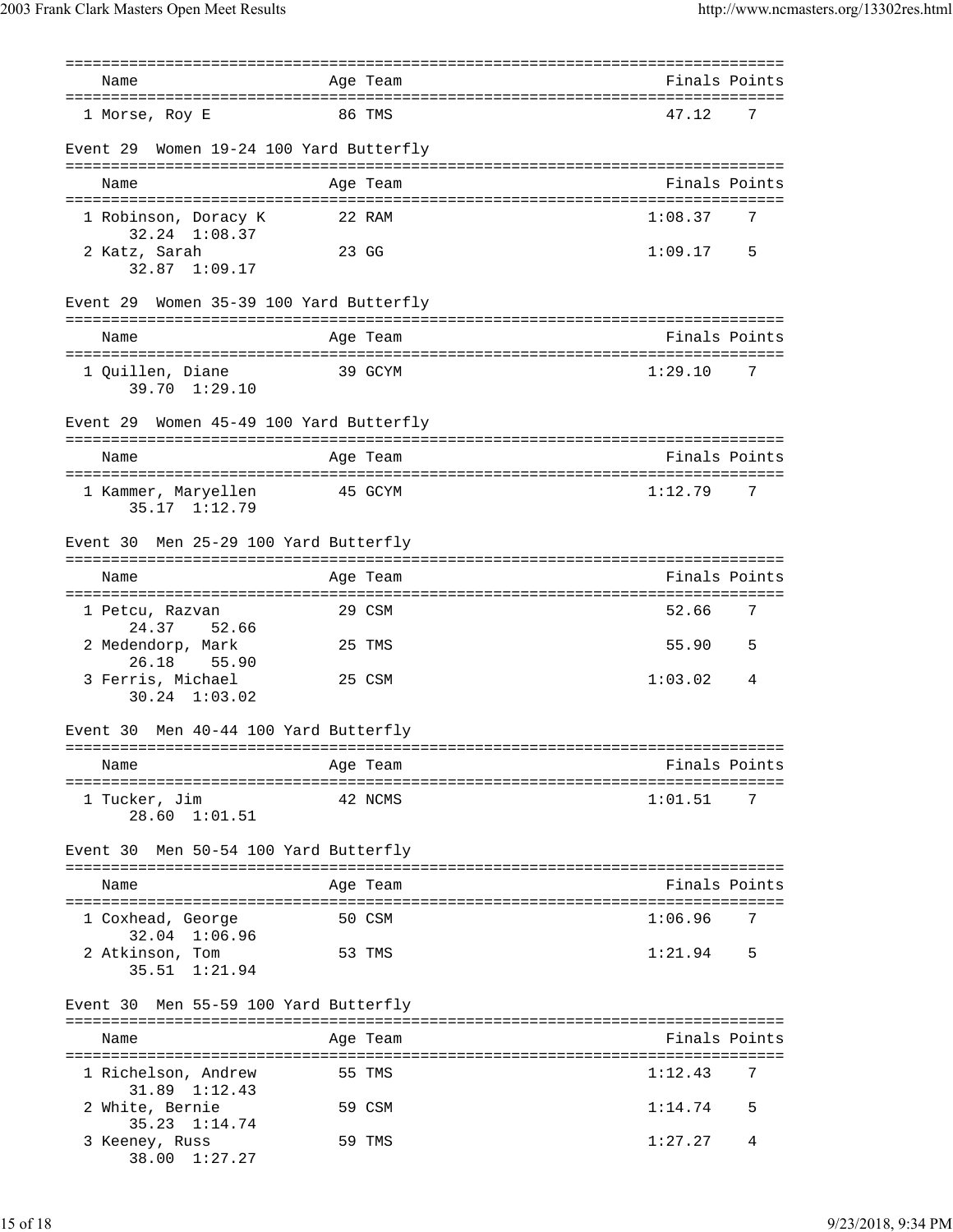| Women 35-39 50 Yard Backstroke                    |           |                                                                                                                                                                                   |  |                                                                                                                                                                                                                                                                                                                                                                                                                                                                                                                                                                                                          |
|---------------------------------------------------|-----------|-----------------------------------------------------------------------------------------------------------------------------------------------------------------------------------|--|----------------------------------------------------------------------------------------------------------------------------------------------------------------------------------------------------------------------------------------------------------------------------------------------------------------------------------------------------------------------------------------------------------------------------------------------------------------------------------------------------------------------------------------------------------------------------------------------------------|
| Age Team                                          |           |                                                                                                                                                                                   |  |                                                                                                                                                                                                                                                                                                                                                                                                                                                                                                                                                                                                          |
| 37 NCMS                                           |           |                                                                                                                                                                                   |  |                                                                                                                                                                                                                                                                                                                                                                                                                                                                                                                                                                                                          |
|                                                   |           |                                                                                                                                                                                   |  |                                                                                                                                                                                                                                                                                                                                                                                                                                                                                                                                                                                                          |
| Age Team                                          |           |                                                                                                                                                                                   |  |                                                                                                                                                                                                                                                                                                                                                                                                                                                                                                                                                                                                          |
| 41 GCYM                                           |           |                                                                                                                                                                                   |  |                                                                                                                                                                                                                                                                                                                                                                                                                                                                                                                                                                                                          |
|                                                   |           |                                                                                                                                                                                   |  |                                                                                                                                                                                                                                                                                                                                                                                                                                                                                                                                                                                                          |
| Age Team                                          |           |                                                                                                                                                                                   |  |                                                                                                                                                                                                                                                                                                                                                                                                                                                                                                                                                                                                          |
| 1 Robbins-Bonitz, Suzanne 69 SAC                  |           |                                                                                                                                                                                   |  | 7                                                                                                                                                                                                                                                                                                                                                                                                                                                                                                                                                                                                        |
|                                                   |           |                                                                                                                                                                                   |  |                                                                                                                                                                                                                                                                                                                                                                                                                                                                                                                                                                                                          |
| Age Team                                          |           |                                                                                                                                                                                   |  |                                                                                                                                                                                                                                                                                                                                                                                                                                                                                                                                                                                                          |
| 77 RAM                                            |           |                                                                                                                                                                                   |  |                                                                                                                                                                                                                                                                                                                                                                                                                                                                                                                                                                                                          |
| Men 30-34 50 Yard Backstroke                      |           |                                                                                                                                                                                   |  |                                                                                                                                                                                                                                                                                                                                                                                                                                                                                                                                                                                                          |
| Age Team                                          |           |                                                                                                                                                                                   |  |                                                                                                                                                                                                                                                                                                                                                                                                                                                                                                                                                                                                          |
| 34 BUMS                                           |           |                                                                                                                                                                                   |  | 7                                                                                                                                                                                                                                                                                                                                                                                                                                                                                                                                                                                                        |
| Men 35-39 50 Yard Backstroke                      |           |                                                                                                                                                                                   |  |                                                                                                                                                                                                                                                                                                                                                                                                                                                                                                                                                                                                          |
| Age Team                                          |           |                                                                                                                                                                                   |  |                                                                                                                                                                                                                                                                                                                                                                                                                                                                                                                                                                                                          |
| 38 NCMS<br>37 BUMS                                |           |                                                                                                                                                                                   |  | 7<br>5                                                                                                                                                                                                                                                                                                                                                                                                                                                                                                                                                                                                   |
| Men 45-49 50 Yard Backstroke                      |           |                                                                                                                                                                                   |  |                                                                                                                                                                                                                                                                                                                                                                                                                                                                                                                                                                                                          |
| Age Team                                          |           |                                                                                                                                                                                   |  |                                                                                                                                                                                                                                                                                                                                                                                                                                                                                                                                                                                                          |
| ======================================<br>45 NCMS |           |                                                                                                                                                                                   |  | 7                                                                                                                                                                                                                                                                                                                                                                                                                                                                                                                                                                                                        |
| Event 32 Men 55-59 50 Yard Backstroke             |           |                                                                                                                                                                                   |  |                                                                                                                                                                                                                                                                                                                                                                                                                                                                                                                                                                                                          |
| Age Team                                          |           |                                                                                                                                                                                   |  |                                                                                                                                                                                                                                                                                                                                                                                                                                                                                                                                                                                                          |
| 55 UNA                                            |           |                                                                                                                                                                                   |  | 7                                                                                                                                                                                                                                                                                                                                                                                                                                                                                                                                                                                                        |
|                                                   |           |                                                                                                                                                                                   |  |                                                                                                                                                                                                                                                                                                                                                                                                                                                                                                                                                                                                          |
| Age Team                                          |           |                                                                                                                                                                                   |  |                                                                                                                                                                                                                                                                                                                                                                                                                                                                                                                                                                                                          |
| 25 TMS                                            |           |                                                                                                                                                                                   |  | 7                                                                                                                                                                                                                                                                                                                                                                                                                                                                                                                                                                                                        |
|                                                   |           |                                                                                                                                                                                   |  |                                                                                                                                                                                                                                                                                                                                                                                                                                                                                                                                                                                                          |
|                                                   |           |                                                                                                                                                                                   |  |                                                                                                                                                                                                                                                                                                                                                                                                                                                                                                                                                                                                          |
|                                                   |           |                                                                                                                                                                                   |  |                                                                                                                                                                                                                                                                                                                                                                                                                                                                                                                                                                                                          |
|                                                   |           |                                                                                                                                                                                   |  |                                                                                                                                                                                                                                                                                                                                                                                                                                                                                                                                                                                                          |
|                                                   |           |                                                                                                                                                                                   |  |                                                                                                                                                                                                                                                                                                                                                                                                                                                                                                                                                                                                          |
| Age Team                                          |           |                                                                                                                                                                                   |  |                                                                                                                                                                                                                                                                                                                                                                                                                                                                                                                                                                                                          |
|                                                   | ========= | Women 40-44 50 Yard Backstroke<br>Women 65-69 50 Yard Backstroke<br>Women 75-79 50 Yard Backstroke<br>Women 25-29 1650 Yard Freestyle<br>Event 37 Women 30-34 1650 Yard Freestyle |  | -------------------------------------<br>Finals Points<br>38.12<br>Finals Points<br>33.44<br>Finals Points<br>44.31<br>Finals Points<br>1:21.85<br>Finals Points<br>40.65<br>Finals Points<br>28.40<br>56.31<br>Finals Points<br>27.92<br>Finals Points<br>44.98<br>Finals Points<br>21:03.44<br>31.97 1:06.29 1:40.75 2:16.41 2:53.47 3:31.04 4:08.96 4:48.07<br>5:26.85 6:06.15 6:45.04 7:23.95 8:02.21 8:40.76 9:19.36 9:58.33<br>10:38.00 11:17.40 11:56.50 12:35.77 13:15.12 13:53.32 14:32.44 15:10.95<br>15:49.78 16:28.52 17:07.82 17:47.75 18:26.85 19:07.49 19:46.69 20:25.81<br>Finals Points |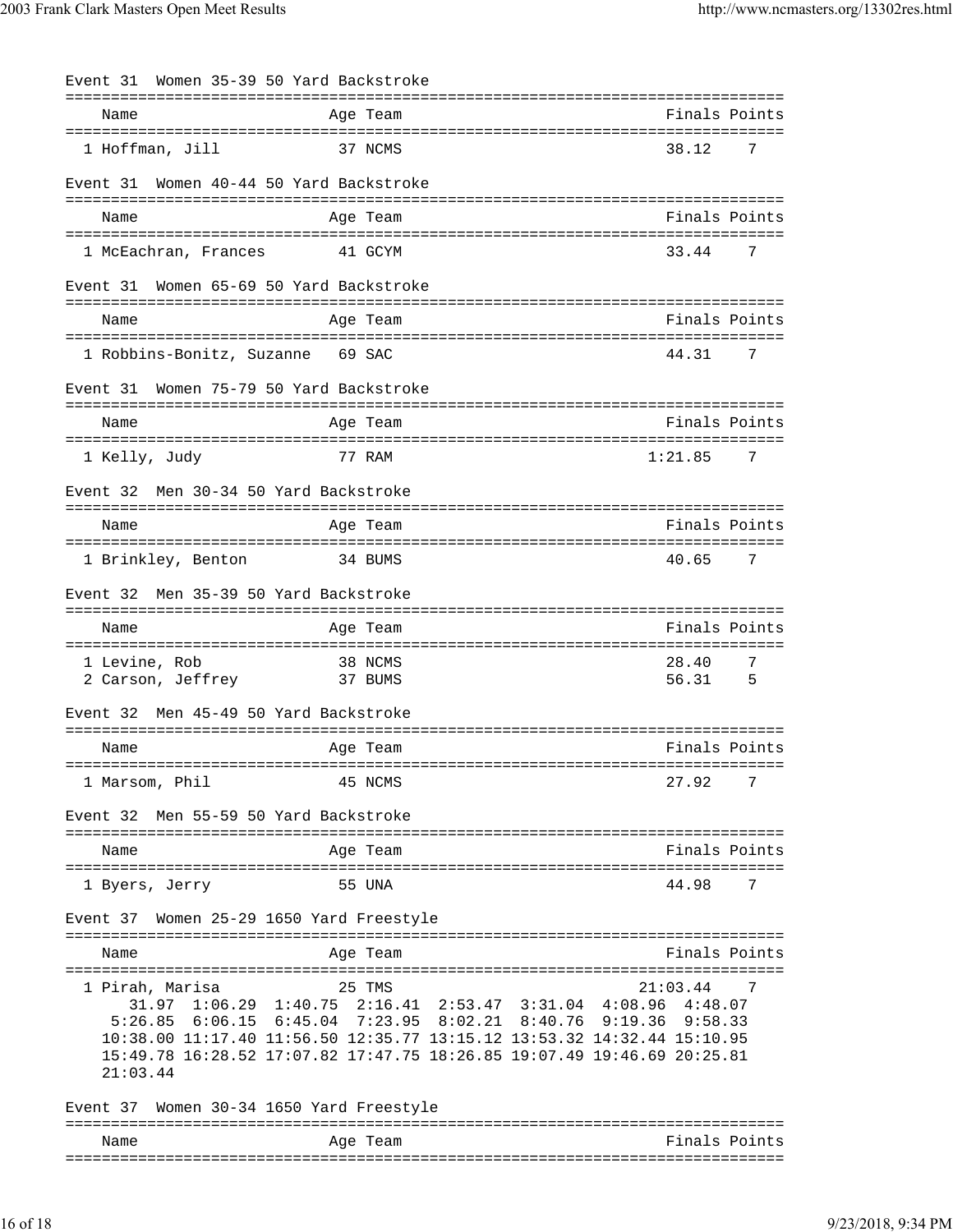| 1 Williams, Heidi                           | 33 NCAM                                                                                                                                      |  | 19:24.51 7    |                |
|---------------------------------------------|----------------------------------------------------------------------------------------------------------------------------------------------|--|---------------|----------------|
|                                             | 32.26 1:06.25 1:40.21 2:14.95 2:49.75 3:24.79 3:59.79 4:35.00                                                                                |  |               |                |
|                                             | 5:10.06 5:45.52 6:20.95 6:56.18 7:31.98 8:07.45 8:42.76 9:17.94<br>9:53.16 10:28.53 11:04.06 11:39.87 12:15.55 12:51.00 13:26.92 14:02.80    |  |               |                |
|                                             | 14:38.53 15:14.46 15:50.06 16:26.37 17:02.34 17:37.96 18:14.02 18:50.04                                                                      |  |               |                |
| 19:24.51                                    |                                                                                                                                              |  |               |                |
|                                             |                                                                                                                                              |  |               |                |
| Event 38 Men 45-49 1650 Yard Freestyle      |                                                                                                                                              |  |               |                |
| Name                                        | Age Team                                                                                                                                     |  | Finals Points |                |
|                                             |                                                                                                                                              |  |               |                |
| 1 Miller, Richard                           | 48 NCMS                                                                                                                                      |  | 22:54.66      | 7              |
|                                             | 33.92 1:11.88 1:51.92 2:32.82 3:15.14 3:57.33 4:38.94 5:20.90                                                                                |  |               |                |
|                                             | 6:02.81 6:45.23 7:27.40 8:09.63 8:51.90 9:33.65 10:16.39 10:58.50<br>11:41.10 12:22.56 13:04.66 13:46.94 14:29.01 15:11.73 15:54.22 16:36.29 |  |               |                |
|                                             | 17:18.31 18:00.63 18:42.93 19:25.74 20:07.53 20:49.57 21:31.35 22:13.71                                                                      |  |               |                |
| 22:54.66                                    |                                                                                                                                              |  |               |                |
|                                             |                                                                                                                                              |  |               |                |
| Event 38 Men 50-54 1650 Yard Freestyle      |                                                                                                                                              |  |               |                |
| Name                                        | Age Team                                                                                                                                     |  | Finals Points |                |
|                                             |                                                                                                                                              |  |               |                |
| 1 Markus, Barry 50 TMS                      |                                                                                                                                              |  | 25:46.877     |                |
|                                             | 36.10 1:18.39 2:02.13 2:46.78 3:31.79 4:18.09 5:04.96 5:52.91<br>6:41.64 7:30.09 8:17.99 9:06.79 9:56.01 10:45.28 11:34.46                   |  |               |                |
|                                             | 12:24.22 13:13.69 14:03.54 14:52.76 15:46.92 16:36.82 17:26.87 18:17.12                                                                      |  |               |                |
|                                             | 19:06.79 19:56.94 20:47.07 21:37.29 22:28.27 23:19.31 24:09.87 25:00.01                                                                      |  |               |                |
| 25:46.87                                    |                                                                                                                                              |  |               |                |
|                                             |                                                                                                                                              |  |               |                |
| Event 332 Women 19-24 200 Yard Backstroke   |                                                                                                                                              |  |               |                |
| Name                                        | Age Team                                                                                                                                     |  | Finals Points |                |
|                                             |                                                                                                                                              |  |               |                |
| 1 O'Reilly, Jennifer 23 SAC                 |                                                                                                                                              |  | $2:22.70$ 7   |                |
|                                             | 34.50 1:10.58 1:46.92 2:22.70                                                                                                                |  |               |                |
| Event 333 Women 35-39 200 Yard Breaststroke |                                                                                                                                              |  |               |                |
|                                             |                                                                                                                                              |  |               |                |
| Name                                        | Age Team                                                                                                                                     |  | Finals Points |                |
| 1 Schick, Lori 39 NCMS                      |                                                                                                                                              |  | 2:57.05       | $\overline{7}$ |
|                                             | 39.90 1:25.30 2:11.36 2:57.05                                                                                                                |  |               |                |
|                                             |                                                                                                                                              |  |               |                |
| Event 333 Women 45-49 200 Yard Breaststroke |                                                                                                                                              |  |               |                |
| Name                                        | Age Team                                                                                                                                     |  | Finals Points |                |
|                                             |                                                                                                                                              |  |               |                |
| 1 Kammer, Maryellen 45 GCYM                 |                                                                                                                                              |  | 3:03.14       | 7              |
|                                             | 43.12 1:29.60 2:16.96 3:03.14                                                                                                                |  |               |                |
| Event 333 Women 55-59 200 Yard Breaststroke |                                                                                                                                              |  |               |                |
|                                             |                                                                                                                                              |  |               |                |
| Name                                        | Age Team                                                                                                                                     |  | Finals Points |                |
|                                             |                                                                                                                                              |  |               |                |
| l Meeteren, Greta                           | 56 RAM<br>52.00 1:48.88 2:48.66 3:46.66                                                                                                      |  | 3:46.66       | $\overline{7}$ |
|                                             |                                                                                                                                              |  |               |                |
| Event 342 Men 35-39 200 Yard Backstroke     |                                                                                                                                              |  |               |                |
|                                             |                                                                                                                                              |  |               |                |
| Name                                        | Age Team                                                                                                                                     |  | Finals Points |                |
| 1 Levine, Rob                               | 38 NCMS                                                                                                                                      |  | 2:27.65       | $\overline{7}$ |
|                                             | 34.48 1:11.38 1:49.74 2:27.65                                                                                                                |  |               |                |
|                                             |                                                                                                                                              |  |               |                |

Event 343 Men 40-44 200 Yard Breaststroke